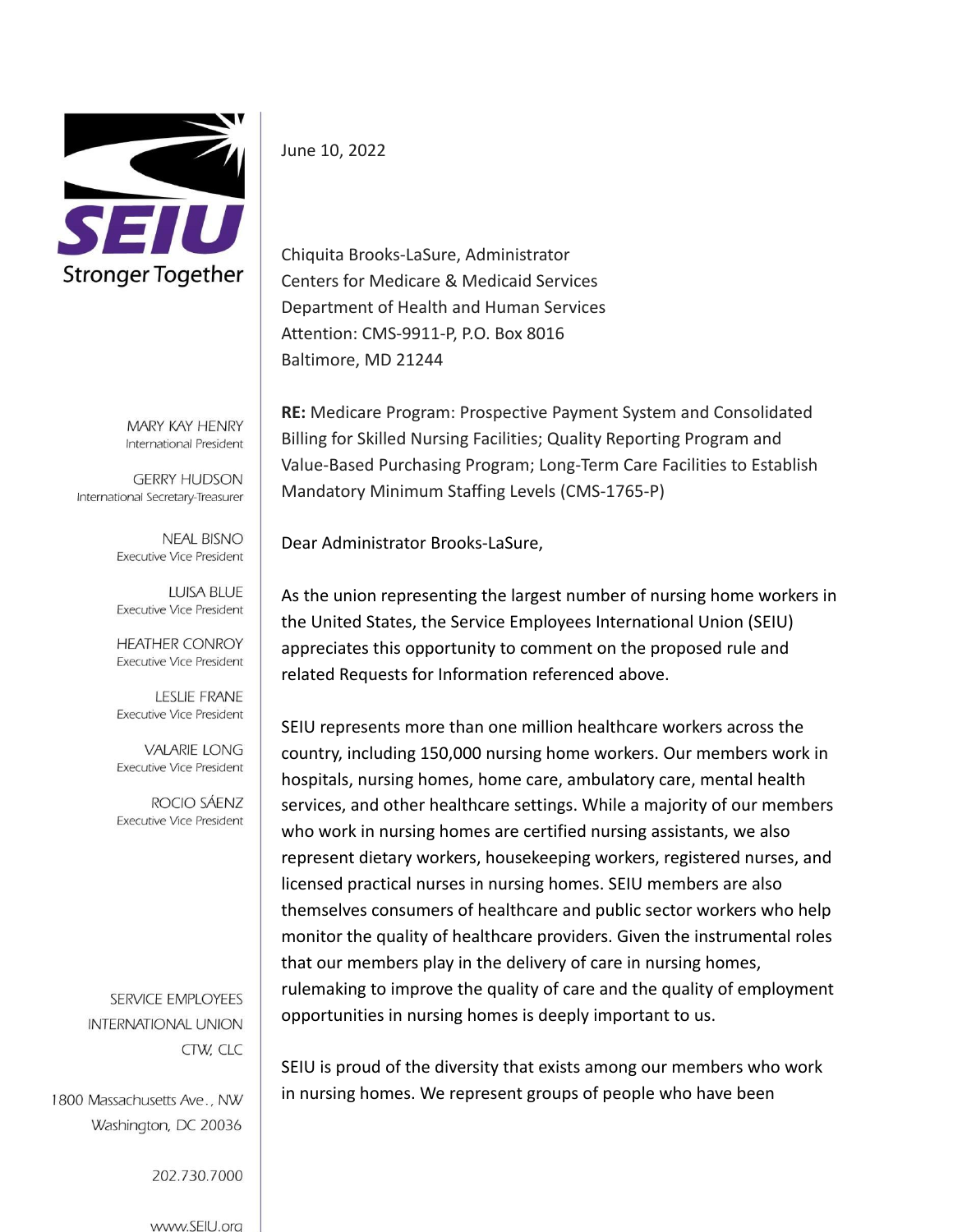marginalized and whose work is too often undervalued, including women, people of color, LGBTQ people, and immigrants. 92 percent of nursing assistants working in nursing homes are women and 59 percent of direct care workers are people of color. Therefore, it is important for us to couch our recommendations on reforms that impact the nursing home workforce through an equity lens. Improving workforce conditions in nursing homes and thereby improving the quality of care for residents in nursing homes advances equity. Acknowledging this underscores the urgency and importance of implementing meaningful nursing home sector reforms.

It is well-documented that nursing home residents and workers have borne the brunt of the COVID-19 pandemic. More than 200,000 residents and workers in nursing homes have died from COVID-19. Nursing homes also continue to feel the impact of COVID-19 as new variants of the virus emerge. To cite just one example, as of the reporting period ending on May 10, 2022, nursing homes in Connecticut have experienced a six-fold increase in coronavirus infections from the previous month. While the disproportionate impact of COVID-19 on nursing homes is in part due to the relative vulnerability of the nursing home resident population, it is also largely a result of a longstanding failure of our leaders to enact policies that keep nursing home residents and workers safe. SEIU commends the Biden administration for deciding to take action on many of the problems that have plagued nursing homes for decades, including short staffing and high turnover rates.

Our comments begin by responding to the questions raised in the Request for Information (RFI) on the establishment of minimum staffing levels for long-term care facilities. In this first section, we offer feedback on the structure, financing, attainment, and implementation of a national staffing standard for nursing homes. Next, we propose creation of a new requirement that a specific percentage of nursing home revenue be dedicated to resident care as well as creation of a process to ensure that Medicaid rates for nursing homes are adequate to support improved staffing and workforce standards. Finally, we address the changes to the SNF Quality Reporting Program (QRP) and SNF Value Based Purchasing (VBP) program proposed in the rule, and respond to your requests for input regarding potential future changes to those two programs.

Among other suggestions, we recommend that the structure of the upcoming minimum staffing standard explicitly reflects the critical value of work performed by certified nursing assistants (CNAs). Our recommendation on the creation of a minimum spending on resident care ratio reflects the need to ensure that nursing homes allocate appropriate resources to direct care, which includes worker wages. With regard to the SNF QRP, we recommend adding a measure of workforce equity in addition to a measure of equity for residents. Although we believe the SNF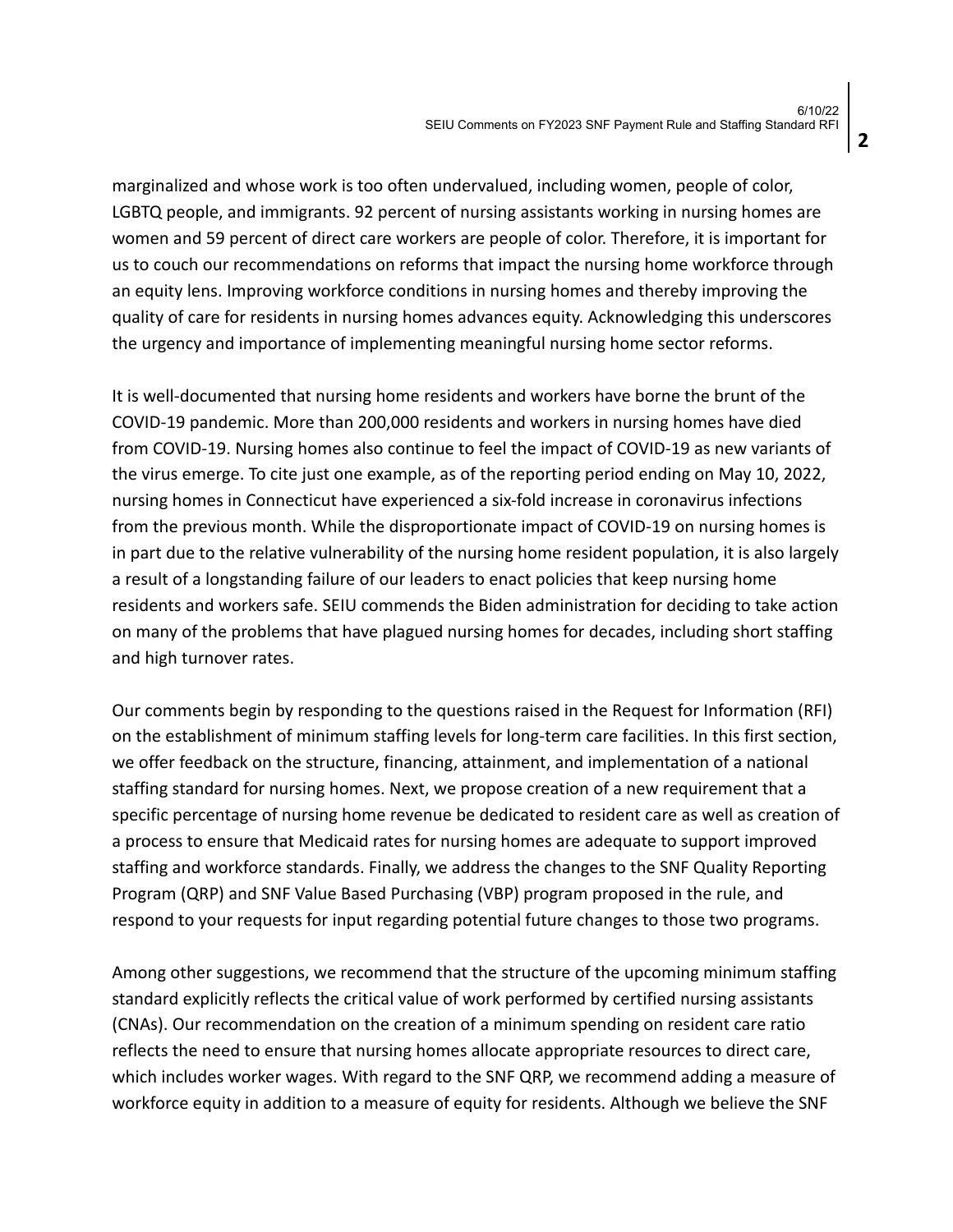**3**

VBP program could benefit from substantial changes in program design, we support the addition of staffing ratio and staffing turnover metrics to the program.

# **Request for Information on Regulatory Changes to Establish Mandatory Minimum Staffing Levels**

SEIU applauds CMS for committing to issue a national staffing standard for nursing homes within one year. Our members have been fighting for safe staffing levels and a minimum national staffing standard for nursing homes for decades. Research shows that adequate staffing levels are associated with better resident health outcomes and fewer infection control violations. Although the COVID-19 pandemic has brought the issue of short staffing in nursing homes to the national stage, this problem along with other serious quality of care issues existed well before the pandemic.

SNFs are reporting a loss of 15 percent of their total workforce two years into the pandemic. Data from the Bureau of Labor Statistics suggests that long-term care facilities lost more than 400,000 workers between February 2020 and March 2022. While this reduction in workforce has been accompanied by a parallel decline in census that occurred during the past two years, more than a quarter of nursing home operators are self-reporting staffing shortages to CMS. Moreover, the census is likely to increase as admissions for post-acute care that temporarily fell during the pandemic return to previous levels. According to Zimmet Healthcare Services Group, nursing homes experienced the largest decline in Census in December 2020 when 67.5 percent of their occupancy was lost. As of December 2021, only 39 percent of that loss had been recovered. As the census recovers and more residents are admitted to nursing homes, more direct care workers will be needed to meet minimum staffing requirements.

Our members have expressed that much of the burnout nursing home workers feel is a result of short staffing, low wages, inadequate benefits, unsafe working conditions, and employers who do not treat them with the dignity and respect they deserve. We believe that adopting a robust staffing standard is an important first step towards addressing these issues and strengthening the workforce. Below, we offer our input in response to the questions raised in the RFI on a minimum staffing standard for nursing homes contained in this rule.

## **A. Design of a staffing standard that includes a staff-to-resident ratio.**

CMS raises a number of questions that speak to the design of new national minimum staffing standards. Question one asks about research that provides evidence concerning an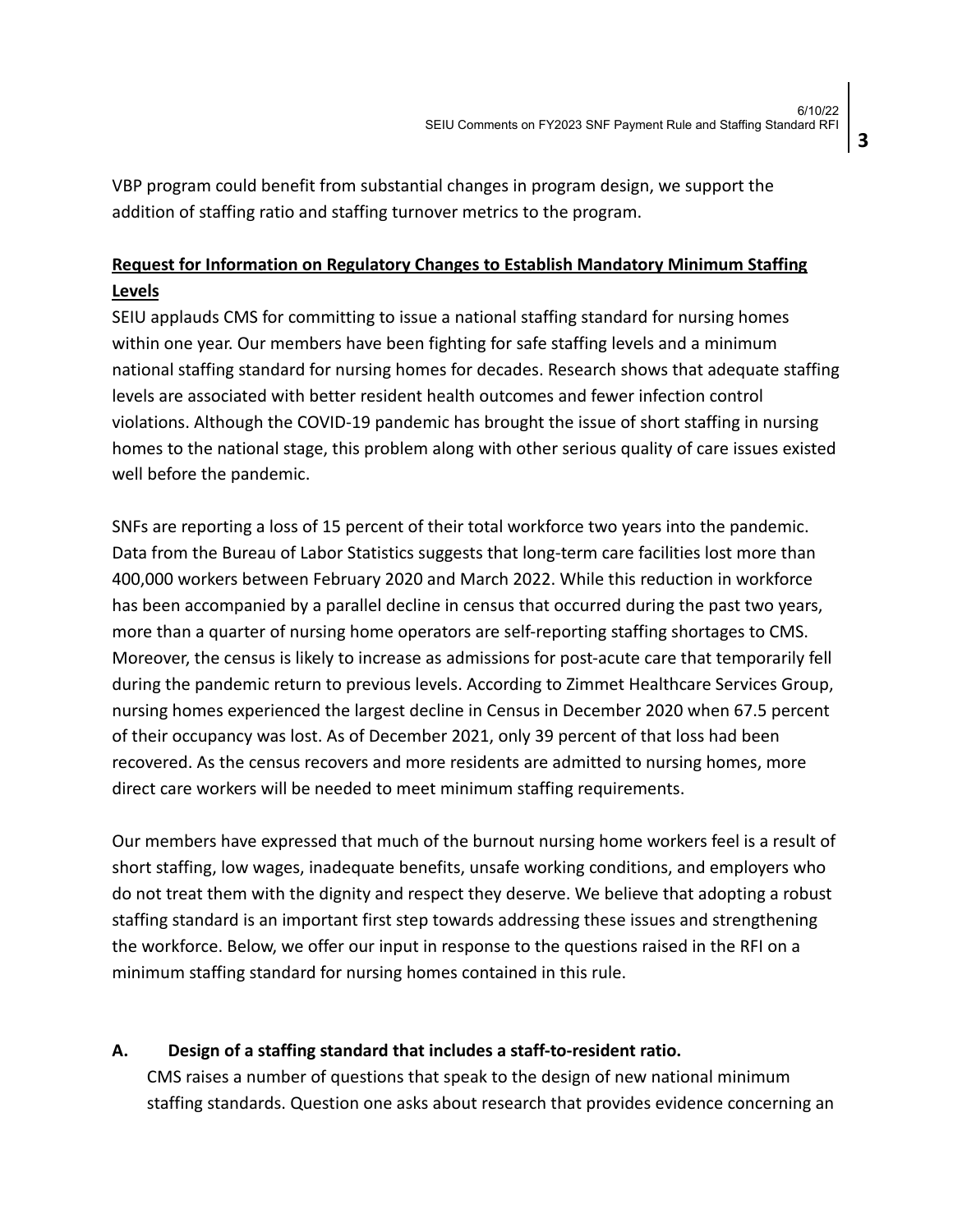appropriate threshold for the standard; question two seeks input on how resident acuity may impact a standard; question eight asks if different job classifications should have different standards; question nine touches on whether administrative staff should be covered under a staffing standards; question eleven asks how a new quantitative standard might interact with the current qualitative standard; and question fourteen poses the question of whether to require a Registered Nurse (RN) at all times in nursing homes. We address these questions and program design issues in this section.

We recommend establishing a minimum staffing standard that can be expressed in both hours per resident day (hprd) and as a staff-to-resident ratio. This approach is possible because an hprd ratio can be easily converted to a staff-to-resident ratio. We also recommend that staff-to-resident ratios be reported through the Payroll-Based Journal (PBJ) reporting process to increase transparency and public accountability. Regarding the numerical value of the ratio, we await new evidence from the study CMS is commissioning on optimal minimum staffing levels in nursing homes. However, given that 4.1 hprd was determined to be the minimum safe staffing level for nursing homes in 2001 and the overall nursing home population has since increased in acuity, we fully expect the new staffing standard to be greater or equal to 4.1 hprd.

Staff-to-resident standards that spell out exactly how many residents a given classification of nursing home worker should be responsible for during a particular shift can provide more clarity than an single hprd standard for residents, family members, and direct care workers. For example, a staff-to-resident standard that mandates that one certified nursing assistant (CNA) cares for no more than seven residents during the day shift would make violations immediately apparent to workers as workers know when they are assigned to care for more than seven workers during one day shift. A staff-to-resident ratio also allows for different ratios to be applied to different shifts depending on the time of day, recognizing that more staff may be needed during the day than are needed in the evening or on the overnight shift.

An hprd standard on the other hand states the amount of time nursing staff should spend caring for each resident on average each day. For example, an hprd standard of 4.1 hprd means that each resident on average should receive four hours and six minutes of nursing care each day. Because the hprd measure is a more abstract measure and is often expressed in fractions, it can be difficult to understand how it works on a practical level and to keep track of the amount of care time a particular resident received in one day. In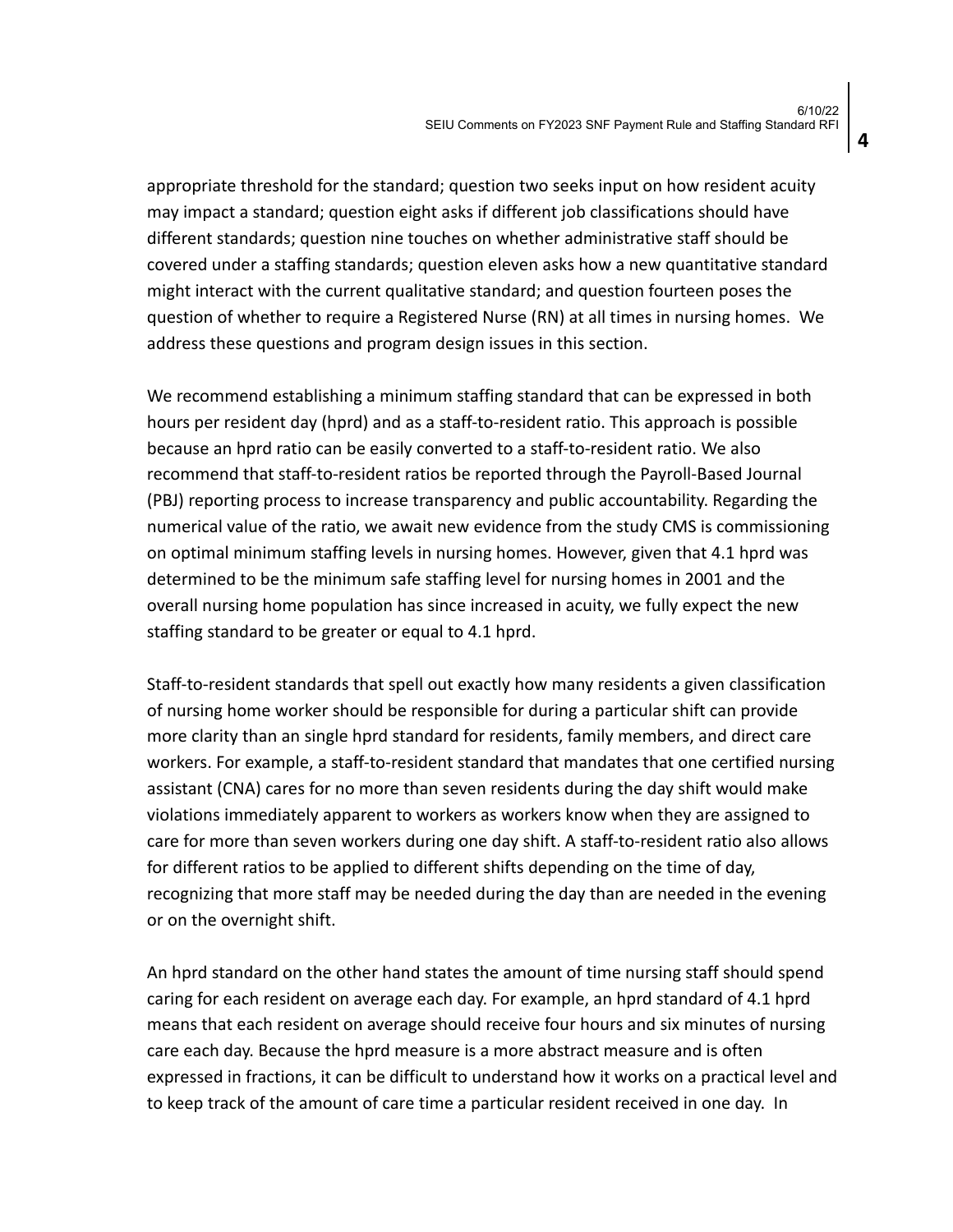contrast, the introduction of an explicit staff-to-resident ratio can shed more light on whether a staffing standard is being met. However, some utility exists in continuing to report staffing levels in the hprd format. For instance, hprd has long been the prominent method for calculating nursing home staffing levels and stakeholders have grown accustomed to using the hprd measure. Thus, we recommend that an hprd-based standard be issued in conjunction with a new staff-to-resident ratio standard.

This approach is not novel, with experts often recommending using a combination of a minimum hours per resident day standard with an accompanying staff-to-resident ratio conversion. In 2000, for example, experts recommended minimum staffing levels for direct care workers (CNA,LPN,RN) that included a ratio of one direct care worker for every five residents during the daytime, one direct care worker for every ten residents during the evening, and one direct care worker for every fifteen residents overnight. Standards were also presented for licensed nurse ratios: one licensed nurse for every fifteen residents during the day, twenty residents in the evening, and thirty residents overnight. The total recommended time was 4.18 hours per resident day for direct nursing care and 4.55 hours per resident day of direct and indirect care and administration time.

More recently, a 2019 bill (HR 5216), proposed a 4.1 total hours per resident day minimum standard with 2.81 hours provided by a nurse aide, 0.75 provided by a RN, and 0.54 by a licensed practical nurse in conjunction with the following minimum staff-to-resident ratios in Chart 1:

| Chart 1: Minimum Staff-to-Resident Ratios Under a 4.1 minimum hprd |                             |                             |                             |
|--------------------------------------------------------------------|-----------------------------|-----------------------------|-----------------------------|
| <b>Shift</b>                                                       | 1 Nurse Aide per            | 1 LPN per                   | 1 RN per                    |
| Day shift                                                          | 7 residents (1.14 hprd)     | 40 residents (0.2 hprd)     | 28 residents (0.29<br>hprd) |
| <b>Evening shift</b>                                               | 7 residents (1.14 hprd)     | 40 residents (0.2 hprd)     | 30 residents (0.26<br>hprd) |
| <b>Night shift</b>                                                 | 15 residents (0.53<br>hprd) | 56 residents (0.16<br>hprd) | 40 residents (0.2 hprd)     |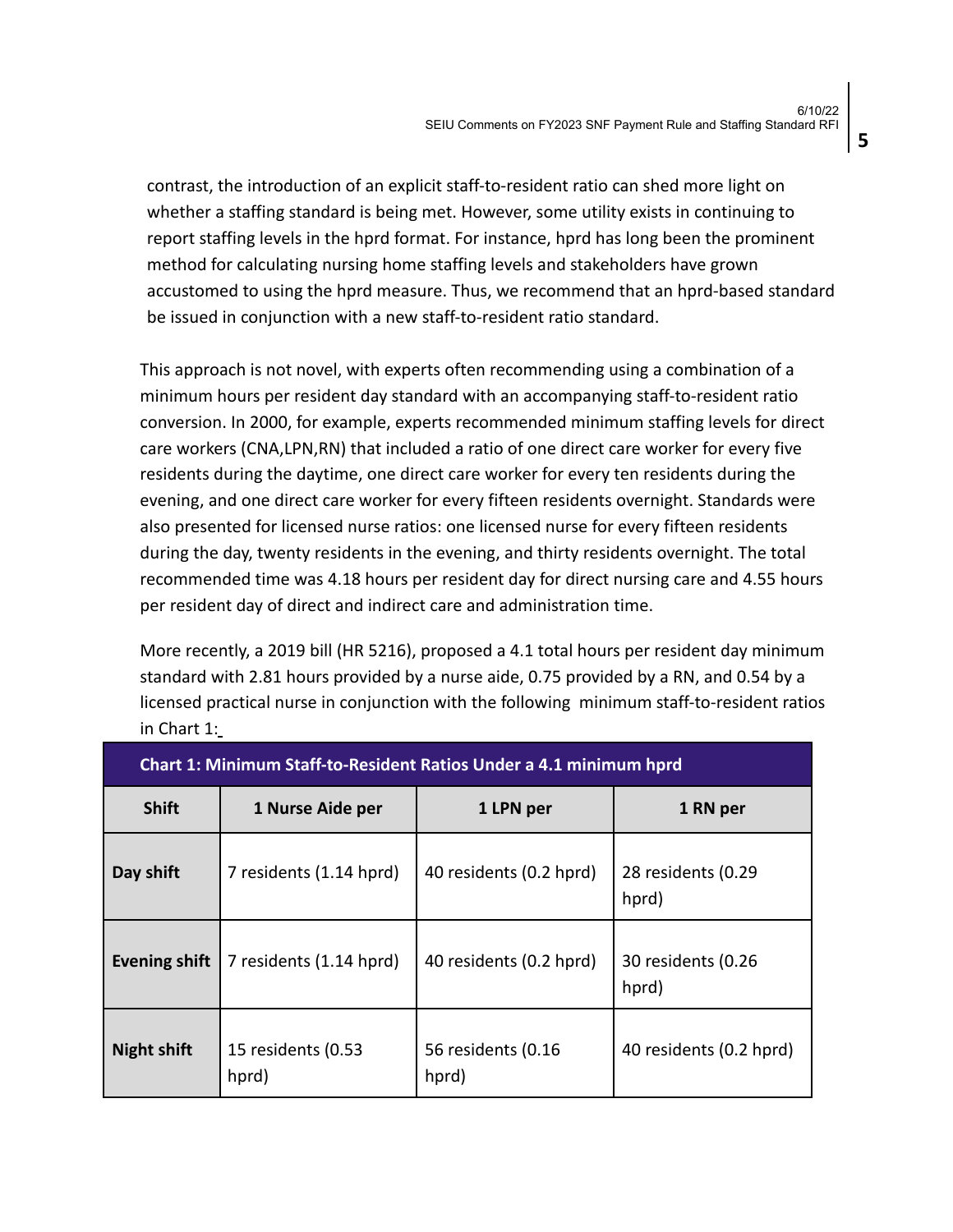In order to calculate the accompanying minimum staff-to-resident ratios, the legislation distributes the 2.81 nurse aide hprd by allocating 1.14 hours to the day shift, 1.14 hours to the evening shift, and 0.53 hours to the night shift. Then, to figure out the appropriate staff-to-resident ratio, the 8 hours in the shift is divided by the hprd assigned for the shift. For example, the day shift of 8 hours is divided by 1.14 nurse aide hprd, which equals 7.02, thus a ratio of 1 nurse aide to 7 residents on the day shift. If CMS adopts a minimum total hours per resident day staffing standard, it should also be similarly allocated across the various shifts and among the nursing staffing classifications. Moreover we strongly recommend that the minimum certified nurse aide hprd standard be set at a significantly higher level than licensed nurses, since nurse aides typically provide the most direct resident care, as discussed below.

In terms of applying the minimum staff-to-resident ratios, the facility's daily resident census will determine the necessary number of direct care staff for each shift, and the ratios are typically rounded up. The HR 5216 proposed minimum staff-to-resident ratio standard for a facility with 100 residents equates to 15 nurse aides (100/7= 14.28 = 15), 3 LPNs (100/40=2.5=3), and 4 RNs (100/28=3.57 = 4) on the day shift; 15 nurse aides (100/7= 14.28 = 15), 3 LPNs (100/40=2.5=3), and 4 RNs (100/30=3.33 = 4) on the evening shift; and 15 nurse aides (100/15= 6.67 = 7), 3 LPNs (100/56=1.78=2), and 4 RNs (100/40=2.5 = 3) on the night shift to comply with the minimum staffing standard. This level of staffing results in 4.48 hprd. For some facilities a higher level of staffing is necessary since they have higher acuity residents and need this level of staffing to provide high quality care. Because the number of staff required is rounded up when converting hprd to a staff-to-resident ratio, some facilities may be in compliance with the standard even though staff-to-resident ratio levels are slightly below the standard. To address this concern CMS could consider providing some limited flexibility on the staff-to-resident ratios based on the facility's daily census. For example, CMS could provide a guide to facilities listing exactly how many nursing staff are necessary per shift based on the facility's resident daily census to comply with both the staff-to-resident ratio and hprd minimums.

In addition, we recommend that different classifications of direct care staff should be assigned different ratios. Because registered nurses, licensed practical nurses, and certified nursing assistants provide different types of care, each nursing job classification should have a unique staffing standard. CNAs provide the majority of direct care to residents and their primary role is to assist with resident activities of daily living (ADLs) such as bathing, getting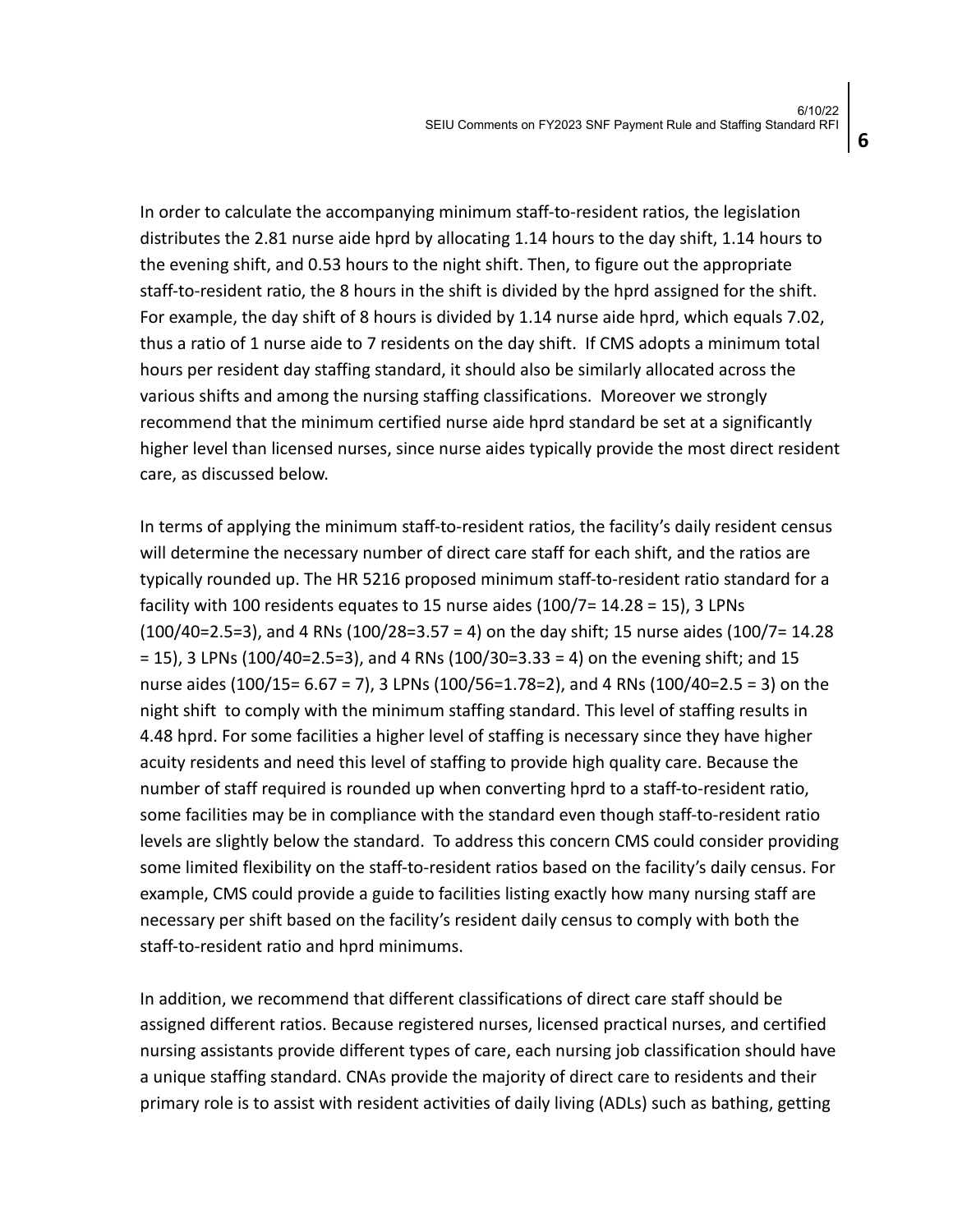**7**

out of bed, and eating meals. Assisting with these ADLs requires spending substantial amounts of time directly caring for residents. Massachusetts' new 3.58 hprd enacted in October 2021 recognized the distinction in CNA care versus licensed nurse care in establishing an additional standard that at least 0.508 of those hprd must be care provided by a registered nurse. We recommend that the staffing standard include a separate and specially targeted staff-to-resident ratio for CNAs.

In 2014 the State of Oregon converted its existing 2.46 hours per resident day minimum staffing requirement for CNAs to a CNA-to-resident ratio of 1:7 during the day shift, 1:9.5 during the evening shift, and 1:17 during the night shift. The state also provides a guide to facilities with details on the number of CNAs required per shift depending on the facility's resident census. In 2021, the State of New Jersey implemented a minimum staff-to-resident ratio for CNAs of 1:8 for the day shift, 1:10 for the evening shift, and 1:14 for the night shift. The New Jersey standard provides some flexibility allowing licensed staff members to count towards fulfilling the ratio requirement provided they are performing certified nurse aide duties during the shift.

In this proposed rule, CMS refers to several studies on minimum staffing levels in nursing homes, including a study by Schnelle that included 13,500 nursing homes and concluded that CNAs should be staffed at levels between 2.8 hprd and 3.6 hprd to adequately assist residents with the activities of daily living. SEIU believes this study is particularly useful in the crafting of a national minimum staffing standard for nursing homes because it separates out different classifications of direct care workers, closely studies the role of CNAs, includes a large sample size, and recognizes that minimum safe staffing levels may vary depending on the amount of assistance residents need with performing activities of daily living. Note that this study does not include feeding assistants in the minimum ratio for CNAs and SEIU does not support the inclusion of feeding assistants in a national minimum staffing standard. Social workers, mental health workers, and physical, occupational, and speech therapists should also not be counted when calculating minimums for direct care staff. Providers using "universal care workers" should also be required to strictly account for time spent working as a nursing assistant rather than providing ancillary services.

CMS should weigh the time of temporary agency staff less heavily than directly employed staff time when calculating compliance with a new staffing standard. The average stay for nursing home residents is 28 months. Over this amount of time, directly employed full-time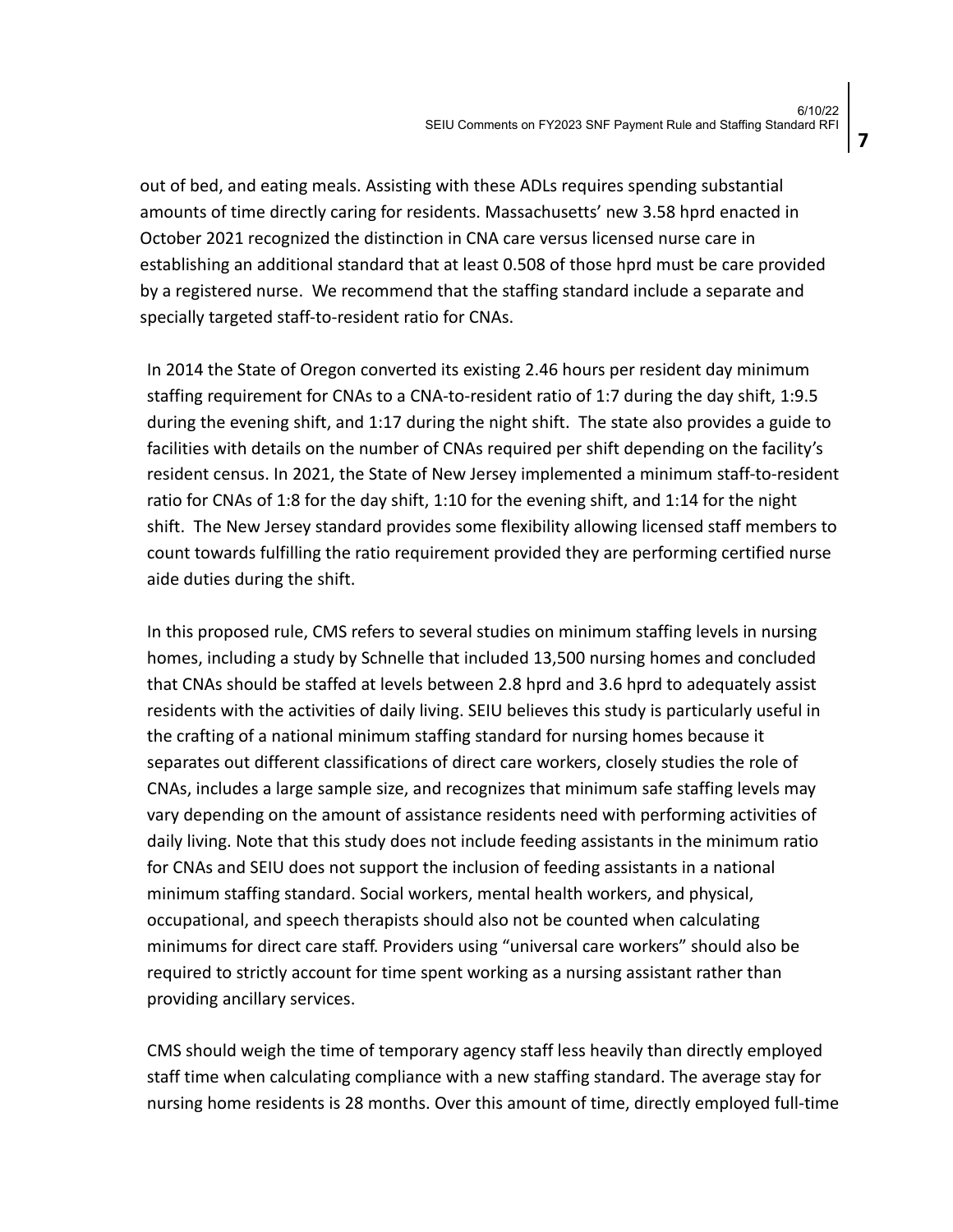staff have an opportunity to get to know residents and their individual needs. Agency staff, on the other hand, are temporary and therefore unable to spend as much time learning the particular needs of each resident. Additionally, the use of staffing agencies is not as cost effective as direct employment of staff because agencies charge administrative fees on top of the cost of worker wages that are often directed at least in part to corporate profit. Because reliance on agency staff can cause nursing home labor costs to rise to unsustainable levels and result in inefficient use of Medicare and Medicaid funds, a staffing standard should include elements that discourage overreliance on agency staff.

While the national staffing standard will provide universal criteria for minimum staffing ratios, this standard may not be sufficient when applied to nursing homes where residents have greater levels of need. The Medicare Conditions of Participation for Long-Term Care facilities require that nursing staffing levels must be sufficient to "attain or maintain the highest practicable physical, mental, and psychosocial well-being of each resident" and "facility must conduct and document a facility-wide assessment to determine what resources are necessary to care for its residents competently during both day-to-day operations and emergencies", which is inclusive of employee resources and competencies.

We believe that input from workers is invaluable in identifying where residents have greater needs or higher levels of acuity. In addition to a specific minimum staffing standard, nursing homes should also be required to establish facility level staffing committees composed of both workers and managers to periodically determine whether the federal staffing standard is sufficient based on the acuity of residents in a particular facility. To aid facility staffing committees in determining an appropriate staffing plan, CMS should provide a guide to facility staffing committees of expected staffing minutes based on resident clinical conditions, similar to standards now used to determine the Five-Star staffing star ratings. However, it is imperative that the expected staffing minutes by nursing job classification are not based on the outdated STRIVE study from 2006 since it under counts the nursing needs of residents by only measuring the usual nursing time provided to residents in the sampled homes (which included understaffed facilities with quality of care issues). These committees should also be used to address other resident and worker concerns. This model is being used in Oregon and New York hospitals, where the staffing committees consist of both management-level nursing staff and direct-care nursing staff to create a staffing plan for each unit in the hospital. Since 2016, Oregon hospital staffing committees must include a direct care staff member that is not an RN, so CNAs and LPNs also have a voice on these committees. We recommended that facility level staffing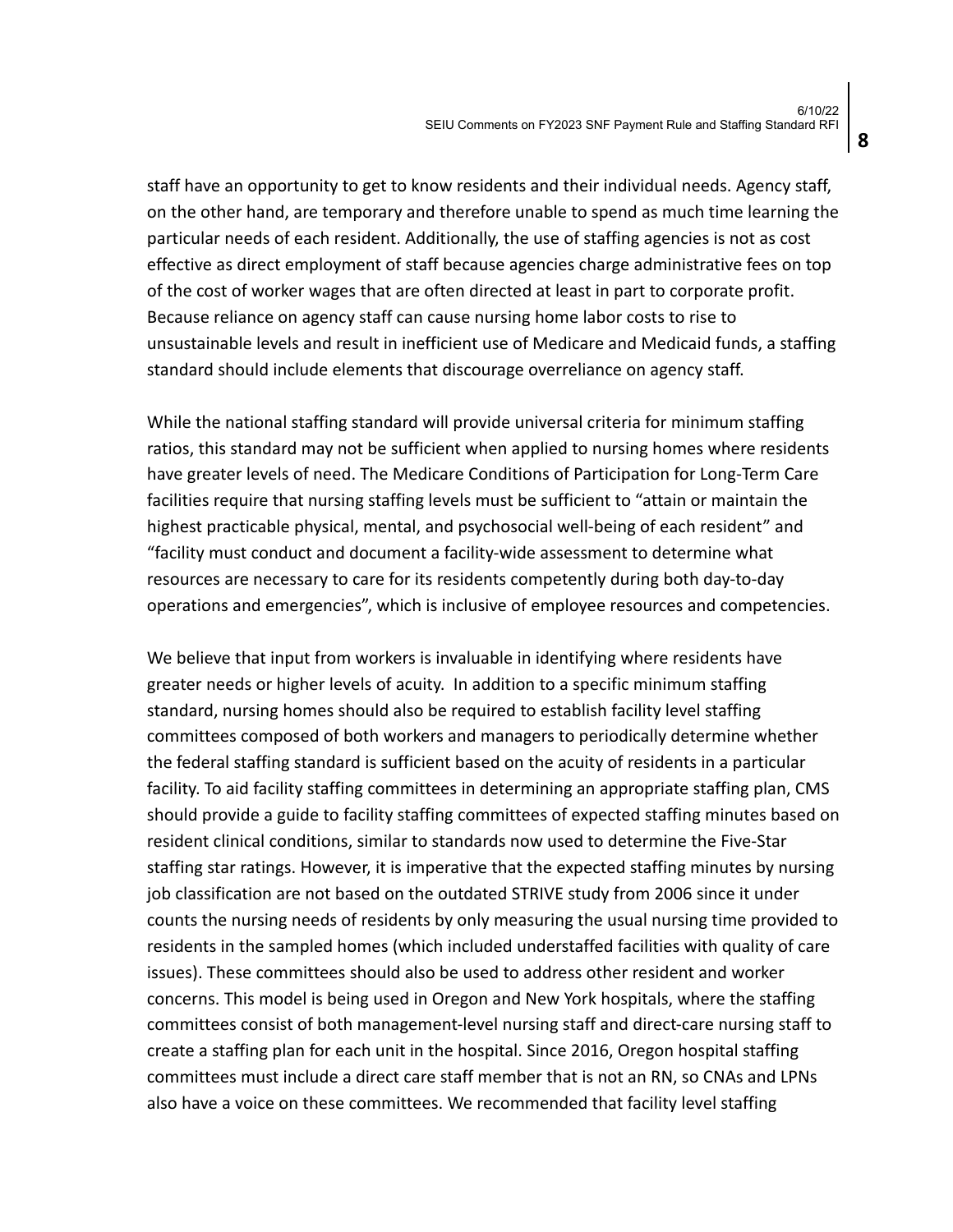committees in nursing homes be composed of various classifications of nursing staff with required representation from CNAs.

### **A. State Experience and Lessons on Implementation of a Staffing Standard**

Questions twelve and thirteen ask about state experiences with staffing standards. We address those questions here. While Washington, DC is the only locality that has a minimum staffing ratio of 4.1 hprd or higher, as recommended by the landmark 2001 study commissioned by CMS, there are other states with approaches that should be studied when designing a national minimum staffing standard for nursing homes. As CMS notes in this proposed rule, the care needs of the nursing home population have increased dramatically in recent decades, suggesting that the 4.1 hprd standard recommended by the 2001 study may now be too low. The fact that only one state has a standard of 4.1 hprd or higher in 2022 despite the previous recommendations underscores the importance of establishing a national minimum staffing standard for nursing homes.

In response to the long overdue call to action on nursing home quality, and reacting to the COVID-19 pandemic that has swept the nation, many states have recently made improvements to their nursing home staffing standards. Connecticut, Rhode Island, Arkansas, Massachusetts and New York have all increased required minimum staffing levels in nursing homes since March of 2020. New Jersey has established staff-to-resident ratios to make it easier for staff, residents and family members to determine when staffing standards are being met. In New Jersey, nursing homes are required to staff one CNA for every eight residents during the day shift, one CNA for every ten residents in the evening shift, and one CNA for every fourteen residents during the overnight shift. As stated previously, our recommendation for the national minimum staffing standard is creation of a hybrid standard that is expressed in both hprd and a staff-to-resident ratio.

#### **A. Costs and Financing of a Staffing Standard**

Question three of the RFI asks about potential costs of implementing a staffing threshold as well as potential savings due to reduced hospitalizations and other adverse events, and question four asks about the potential for a shift in resources away from expenses that do not support quality patient care to support staffing. These key questions–what is the net cost of an increase in staffing, what resources are already available, and (by extension) what new resources will be needed–in turn raise additional issues concerning the financing of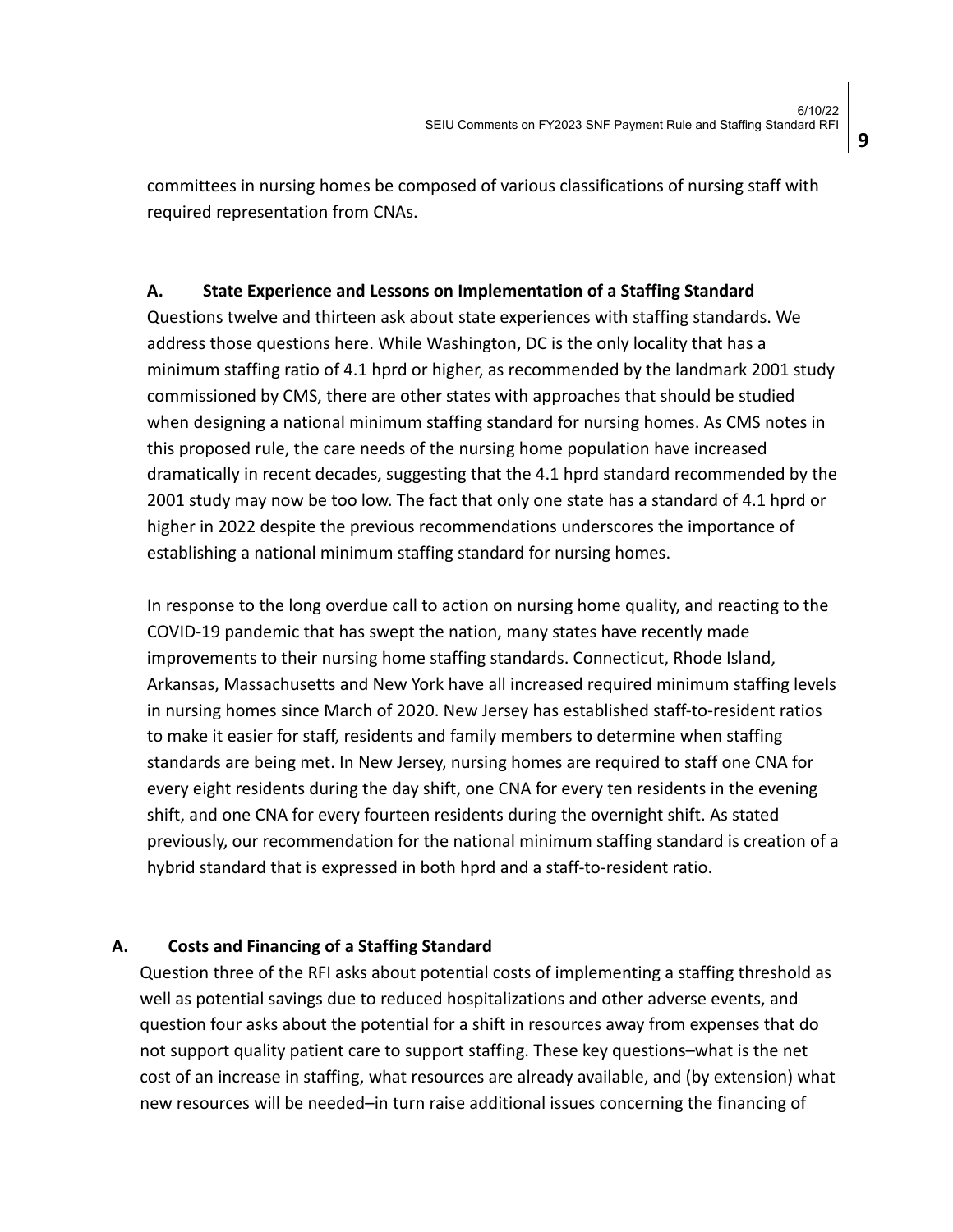nursing home care, particularly the role of Medicaid, which pays for the majority of nursing home beds. Chapter seven of the recent report on nursing home issues released by the National Academies of Science, Engineering and Medicine (NASEM) points to the complexity of the current payment system and the perverse incentives it creates, as well as the inequities that result, such as a higher likelihood of closure for nursing homes that are financed predominantly by Medicaid. We believe that this complexity needs to be taken into account when addressing the question of how to pay for a staffing standard. For instance, while question three seems to assume that some portion of an increase in new costs for staffing could be offset by a reduction in increased hospitalizations, the fact is that any savings from the latter are much more likely to accrue on the Medicare side, while higher costs for staffing are more likely to be incurred by Medicaid, so while from a broad budget perspective the cost might be offset, that would not be the experience of individual facilities or state Medicaid programs. Depending on payer mix, facilities may also vary widely in resources they can tap to pay for increased staff, and it is very important to ensure that funding increases actually support higher staffing levels, both by paying for new positions but also by ensuring that wages and benefits for nursing home staff are sufficient to attract and retain the workforce needed to meet a future staffing standard. We believe it is crucial to address the question of how to ensure that there is adequate funding in order to ensure meaningful implementation of a future staffing standard. In the remainder of this section we provide some context to these issues, address the questions you raise, and suggest some actions (more fully described in subsequent comments) that would support rulemaking to create a national staffing standard.

Any discussion of costs and financing of a staffing standard must consider the current nursing home financing landscape. As the NASEM report confirms, the vast majority of nursing home care is funded by Medicaid and Medicare, which pay for 62 and 12 percent, respectively, of nursing home residents, with the balance funded through private payers, as a Veterans Administration benefit, and through other public sources. However, Medicare and Medicaid pay for somewhat different sets of services and the relationship between the cost of care and reimbursement levels differs. Medicare margins are generally positive, while Medicaid payments often do not fully cover the cost of care. The result, as both the NASEM report and previous MedPAC reports have found, is that Medicare accounts for a disproportionately high share of nursing home revenue in relation to the number of Medicare patient days. This disparity has consequences, as facilities with higher levels of Medicare beds are more likely to have the resources to support higher staffing levels while, conversely, homes that rely primarily on Medicaid are less likely to be able to do so. Indeed,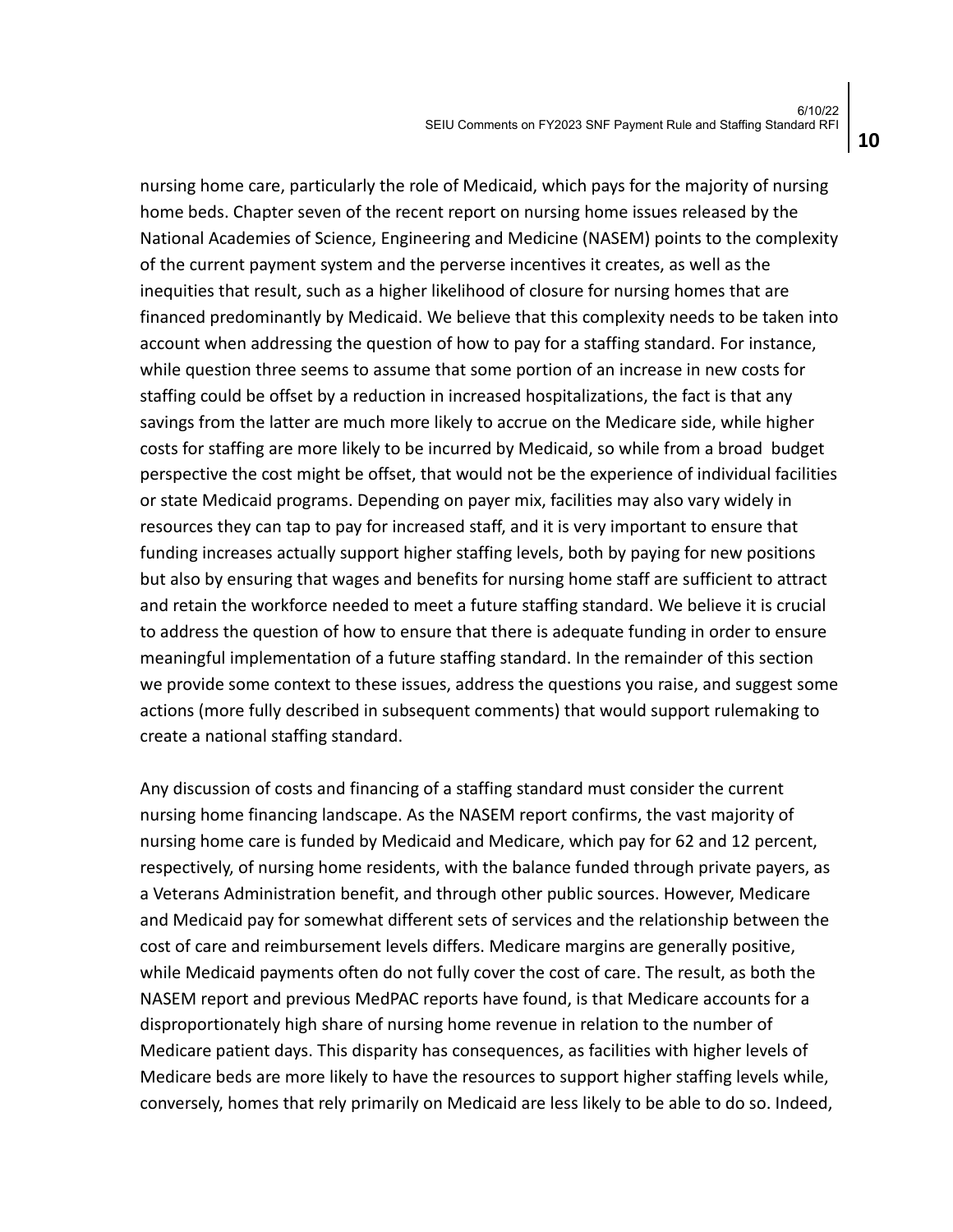a recent MACPAC report that looked at state policy levers to address nursing home staffing showed a direct relationship between reliance on Medicaid funding and staffing levels, with the proportion of homes receiving only a one- or two-star staffing rating on the CMS Nursing Home Compare website rising as as the proportion of beds paid by Medicaid increased. The disparity may lead to discrimination against Medicaid beneficiaries in nursing home admission practices. It has implications for the quality of care in nursing homes and exacerbates racial inequities, since as the MACPAC report shows, residents in facilities that depend highly on Medicaid are disproportionately people of color. Notably, the same report also points to data that suggests that *increases* in Medicaid payment rates are associated with higher staffing levels.

Another important aspect of the current landscape is the role of for-profit corporations that own the majority of nursing homes, and the related role of private equity investors. For-profit nursing home companies have developed increasingly complex corporate ownership structures that make it difficult to track the extent to which revenue is going to support the delivery of care rather than simply increasing the profits of operators. There is evidence that corporate operators use related party transactions to divert revenue to profits, and that homes that use such transactions have lower staffing levels and poorer quality of care. Another recent report that examined the impact of the COVID-19 pandemic on the financial status of several for-profit chains and real estate investment trusts found that they remained profitable during this period. Finally, we note the increasing use of staffing agencies, and the associated costs with some operators reporting that staffing agencies are charging as much as \$70 per hour to provide nursing assistants. While these agencies may have a necessary role in addressing temporary staffing needs, the huge expansion we have seen in the last few years, and the high costs they charge (not all of which goes to pay workers) suggest there may be opportunities to shift some of these payments to support higher staff levels directly employed by nursing homes.

In response to CMS's specific question concerning estimates of the potential costs of a higher staffing level, we note that two recent studies have attempted to produce such estimates. One of these compared current staffing levels with the standard recommended by CMS in 2001 (4.1 HPRD) and found that 95 percent of nursing homes would need to increase staffing levels, with an estimated cost of \$7.25 billion; a second recent study by John Bowblis that compared current staffing against a benchmark based on acuity levels and data from 1995/97 Staff Time Measurement studies, found that 60 percent of homes would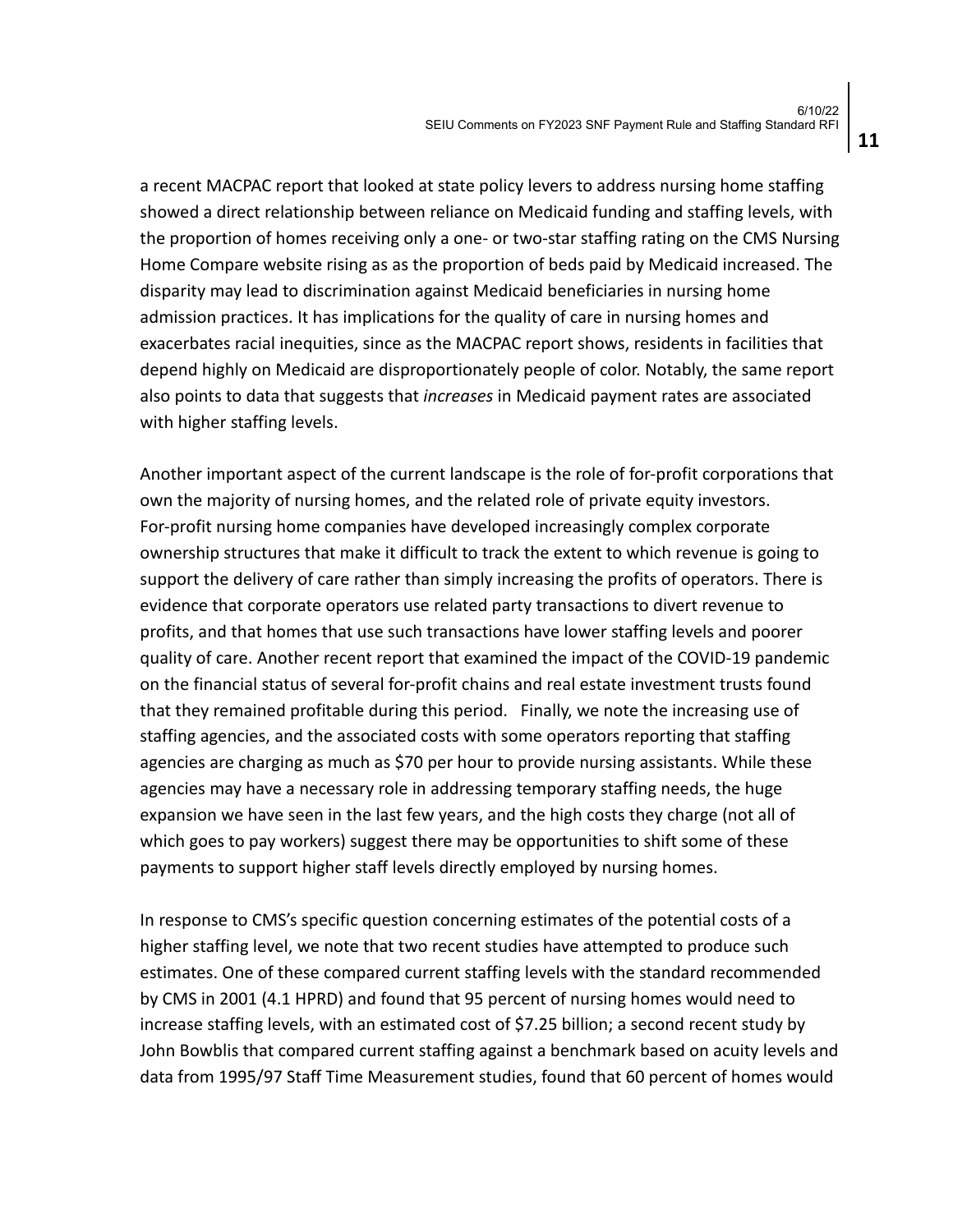need to increase staffing levels, with average costs per home of \$500,000 per year and a total cost of \$4.9 billion annually.

However, while these studies may provide a useful initial indication of total cost, they have their limits. On the cost side, these estimates by design focus on the incremental cost of new positions and appear to assume current wage levels when calculating new costs, and do not reflect the very real need to raise wages for CNAs and other frontline staff, both in order to attract new staff and to retain current workers, and thus they run the risk of underestimating new costs. At the same time, Bowblis and other recent estimates do not take into account the current diversion of some revenue into profits that could be shifted to supporting new staffing costs, thus potentially overestimating the real, net cost. As noted above, there is good evidence that such profits exist, but as we also note the use of multiple layers of ownership and related party transactions makes it difficult to estimate the extent to which these resources can be used to offset new costs. A complaint filed to block a recent New York law that capped nursing home profits at 5 percent and required homes to use at least 70 percent of revenue on resident care estimated that profits above the profit cap level amounted to \$144 million.

Yet while aggregate and average per facility cost estimates are helpful in understanding cost to the entire long-term care system, they are not very useful in assessing how imposition of a standard will affect specific facilities, given the wide variation in current staffing levels and payment sources. As we suggested above–and as the Bowblis study appears to confirm–nursing homes that are more dependent on Medicaid as a source of revenue are much more likely to have difficulties in paying for the costs of meeting a new staffing standard. And while it is clear that some portion of current profits can, and should be, used to pay for higher staffing levels, the actual amount and the feasibility of an immediate shift is less clear. In other words, we assume that there will be some new cost to implementing a staffing standard and raising wages for current workers, and that part of that cost can be borne by operators (ie, by ensuring that funds are used for care and not corporate profits), but that new public dollars will likely be necessary to support higher levels of staffing. While an estimate of the net aggregate public and private cost would be useful, and we hope that CMS will undertake to produce one, given the substantial variation among nursing homes when it comes to current staffing levels, payment sources, and ability to shift resources, we believe that it is most important to ensure that public financing of nursing homes is structured in a way that ensures ensures that current revenue is used for patient care, that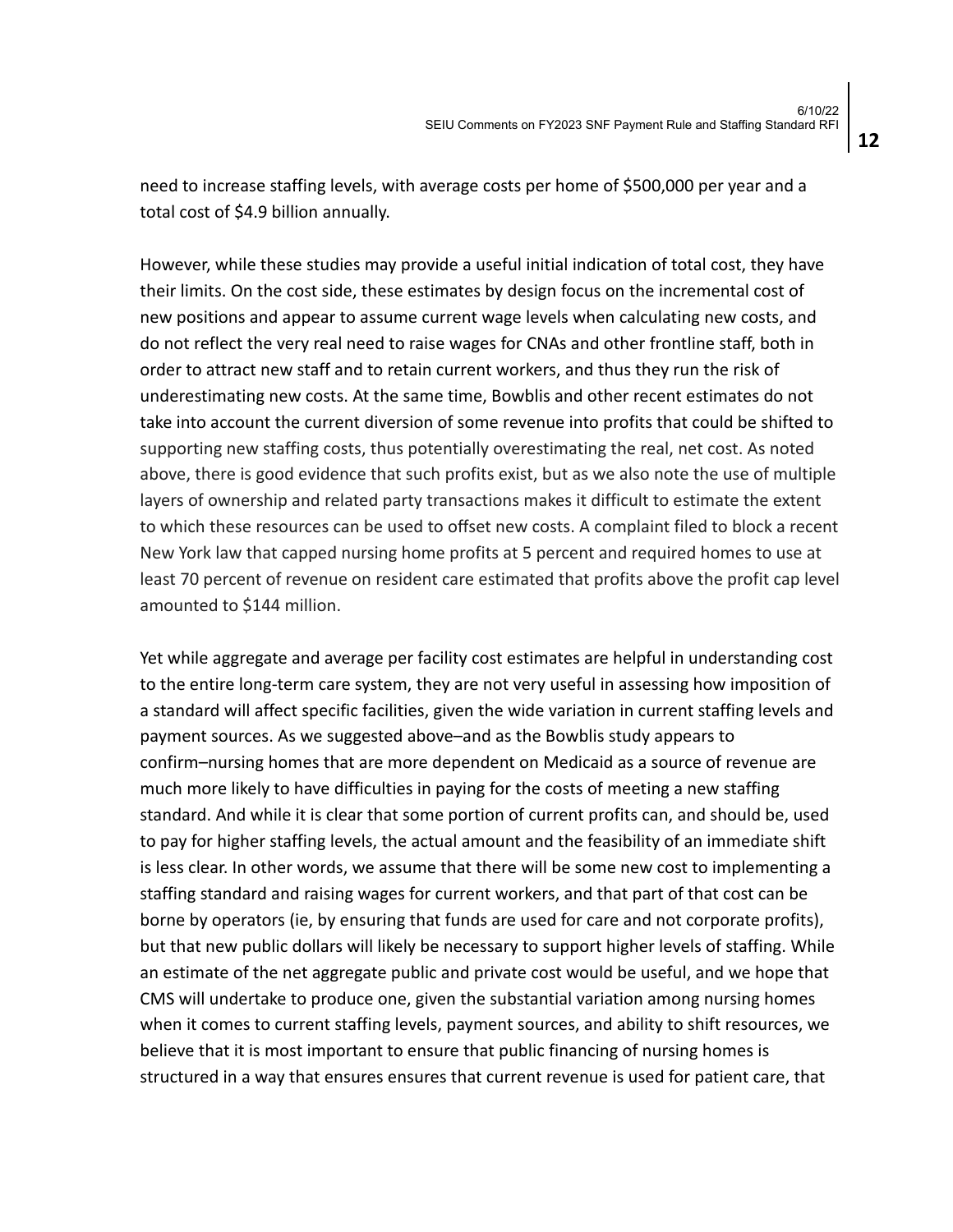directs new resources to the nursing facilities that need them most, and that addresses the issue of Medicaid rate adequacy.

We suggest a multi-pronged approach:

- Creation of a federal minimum spending ratio-type requirement that would ensure that nursing homes use the majority of service revenue on care for residents, supplemented by transparency requirements to ensure that spending requirements can be calculated accurately and fully enforced. One model for such transparency can be found in recent California legislation that requires nursing facilities to provide a consolidated financial report with data that will allow scrutiny of the value of related party transactions. We provide further details on a proposal to cap profits below.
- Stronger requirements to ensure that Medicaid rates are adequate to support staffing and other workforce standards that support access to quality care for the Medicaid beneficiaries who make up the bulk of the nursing home residents. We expect this would be accomplished through more robust enforcement of section 1902(a)(30)(A) of the Social Security Act that includes a process for scrutiny of nursing home financing structures, data on corporate profits, estimates of the wage levels necessary to maintain a stable workforce and the Medicaid rate levels needed to support these costs, coupled with requirements to pass rate increases on to workers. See separate section below for a more detailed description.
- Potential creation of quality metrics within the Medicare Value Based Purchasing Program that reflect the performance of facilities in providing enhanced wages and benefits for direct care and support staff, and the percentage of total revenue spent on direct care and support services. For example, facility wages could be compared to living wages for the area, or to 150 percent above the minimum wage for the area, with the facility earning more points the closer they are to meeting the benchmark. Additionally, facilities could earn more points with a higher percentage of total revenue spent on direct care and support services above a threshold of at least 60 percent.

#### **A. Recruitment and Retention**

Question five in the RFI asks about ways to improve nursing home worker recruitment and retention efforts. Our members have expressed that the single best way to recruit and retain workers is to provide adequate compensation in the form of wages and benefits. We recommend that CMS require reporting of wages through the Payroll-Based Journal system so that average wages paid in a facility are transparent and can be viewed alongside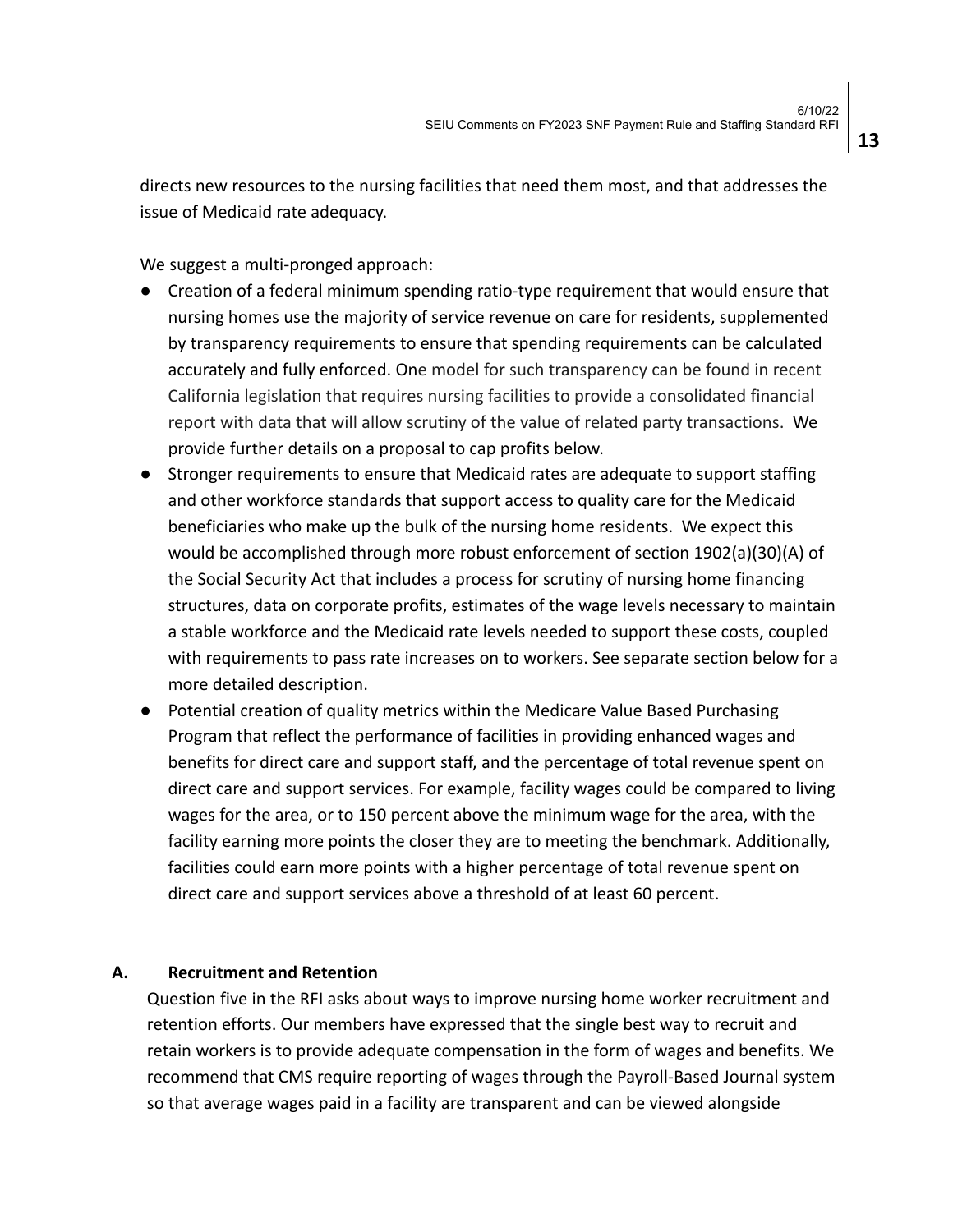reported staffing levels. According to PHI, the median annual income for CNAs is \$24,400 per year, 34 percent rely on at least one social safety net program, and 41 percent live in low-income households. A recent report by Leading Age found that increasing nursing home worker wages would decrease staff turnover and the costs of doing so could be offset by increases in productivity.

Benefits are also an important part of a compensation package for nursing home workers. Retirement plans, affordable comprehensive health insurance coverage, paid sick leave, and life insurance policies are important tools in the recruitment and retention of nursing home workers. When workers have the opportunity to join together in a union they are able to collectively bargain with their employers to secure enhanced benefits packages. Labor unions also provide benefits to members, including health insurance and enhanced training opportunities, in many instances. CMS should encourage employers to work together with labor unions to provide competitive benefit packages to nursing home workers.

Wages and benefits are not the only factors driving nursing home staff recruitment and retention. Workers also benefit from enhanced training opportunities, defined career ladders, and empowerment of their voices through participation in a union. Ongoing training programs have been found to increase job satisfaction and reduce turnover. Workers with more training and higher skill levels have the tools necessary to perform their duties in a way that improves the quality of resident care. High-quality training opportunities are also associated with higher levels of job satisfaction. SEIU recommends that CMS incorporate enhanced training opportunities beyond the minimum necessary for certification and available at no cost to workers in efforts to improve nursing home worker retention rates.

To recruit more workers, CMS should direct operators to work together with unions in labor-management partnerships on training initiatives that connect workers to training and apprenticeship programs and that provide the support necessary for workers to complete such programs. CMS can also coordinate with the Department of Labor to identify funds that can support such initiatives. Union training funds are uniquely positioned to connect workers to high-quality training opportunities because their missions involve advancing workers in their professions from a worker-centered perspective. SEIU training and education funds operate programs focused on nursing home worker recruitment and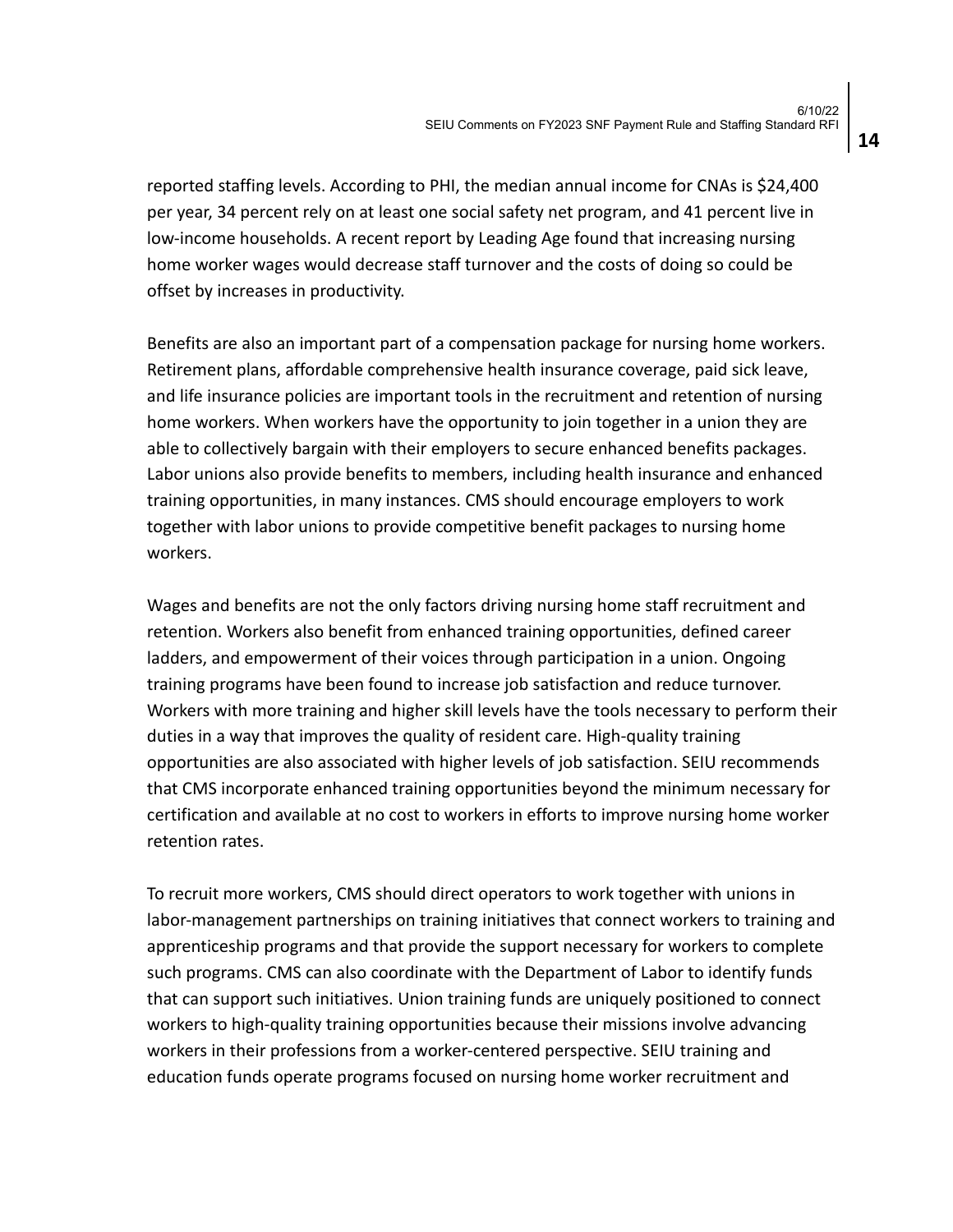retention in several states. We encourage partnerships with union training funds in nursing home worker recruitment efforts wherever available.

Workplace safety is also a major factor in nursing home worker recruitment and retention. For many years nursing assistants have had one of the highest rates of workplace injuries compared to other occupations, and nursing assistants are more than three times more likely to be injured on the job compared to a typical US worker. At the onset of the COVID-19 pandemic, there were reports around the country about nursing home workers who were not being provided with basic personal protective equipment (PPE). Staffing shortages also contributed to unsafe working conditions as workers rushed to care for more residents that one worker can safely provide care for. At the height of the pandemic, nursing home workers had the most dangerous job in America when comparing the work-related death rate among nursing home workers with death rates in the nation's deadliest occupations. To recruit and retain workers, CMS should take steps to ensure that nursing home workers are provided with adequate PPE, safe staffing levels, and other measures to ensure workplace safety.

#### **A. Enforcement and Compliance**

Question six in the RFI requests feedback on how CMS should deal with facilities that make a good faith effort to meet the staffing standard yet fail to do so. Because safe staffing levels are essential to providing quality resident care and a healthy work environment, SEIU does not support the issuance of waivers or the use of other methods that permit nursing homes to operate at substandard staffing levels without penalty. Current federal regulations allow for nursing homes to waive the requirement for full-time RN staffing in certain circumstances. However, given recent research that highlights the importance of RNs to quality of care, waivers given to nursing homes to excuse the RN requirement may contribute to lower quality of care. We recommend against incorporating such waivers into the new minimum staffing standard for nursing assistants.

Section 1919 of the Social Security Act gives CMS the statutory authority to impose civil monetary penalties (CMPs) on nursing homes that are found to have deficiencies. This statute also provides the Secretary with some discretion concerning the dollar amount of the CMPs based on the severity of the deficiency. We believe that a system of progressive enforcement that applies the harshest penalties to the worst violators would incentivize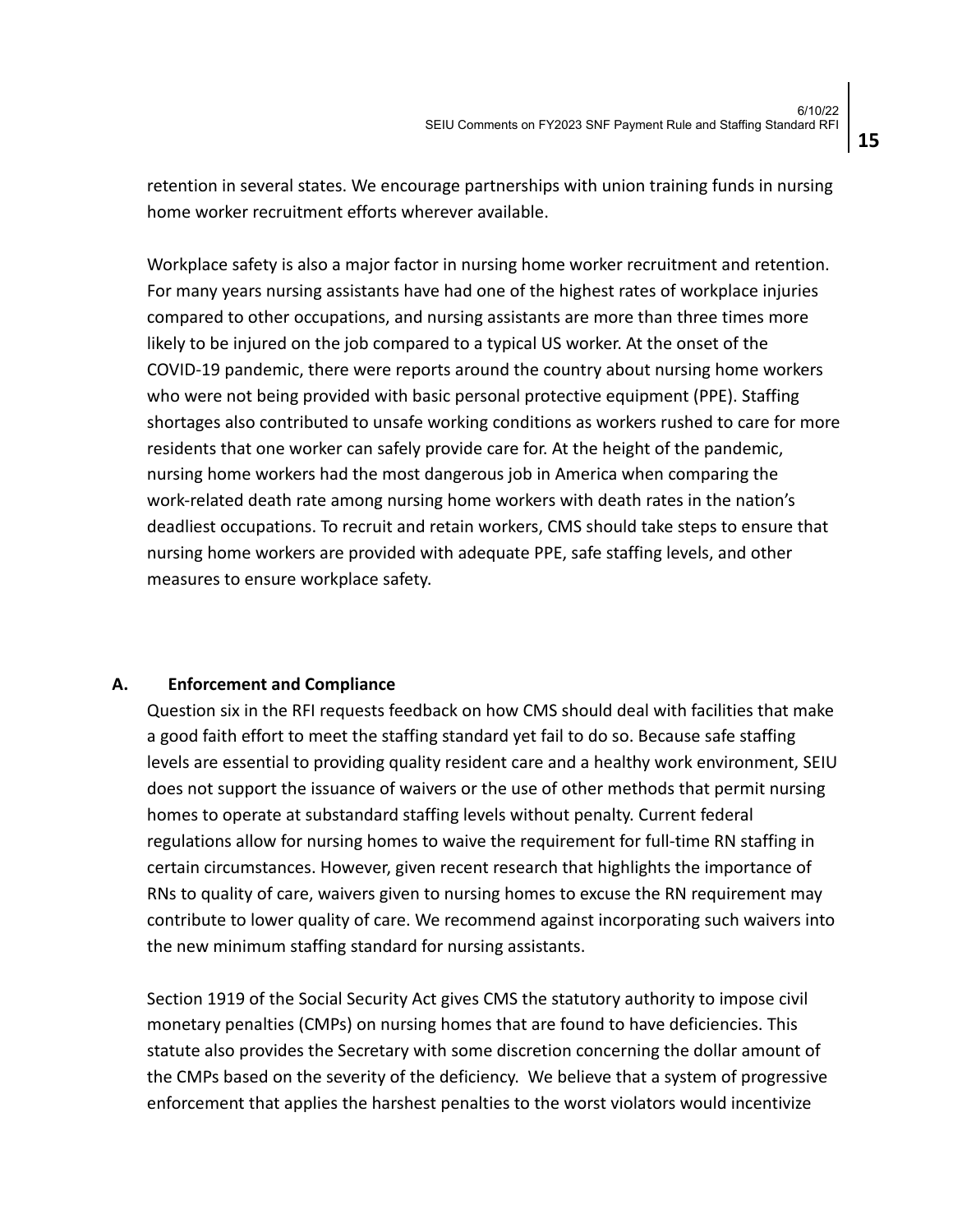better performance in meeting the new minimum staffing requirements. SEIU also recognizes that while all violators should face consequences, there may be extenuating factors that may be used to mitigate the severity of consequences in very limited circumstances.

Because meeting minimum staffing levels is a basic requirement for staff and resident safety, we recommend that CMS institute serious penalties for violating minimum staffing requirements, including penalties for understaffing certain shifts. Currently, it is rare that deficiencies or civil monetary penalties are issued for non-compliance with the federal "sufficient staffing" requirement. We suggest that CMS consider developing an administrative penalty program that is specifically focused on staffing compliance, and with the helpful tool of the Payroll-Based Journal data which provides daily staffing information each quarter, it will not be burdensome for CMS to determine if a facility was not compliant with minimum staffing standard and is subject to a penalty.

The state of California offers a good model of staffing standard enforcement. California conducts audits of nursing facilities and administrative penalties for noncompliance have been successful in ensuring compliance with the minimum staffing requirements. During the 2017-2018 year, more than 94 percent of facilities were compliant with the staffing standard for the audited days. Initially, when the program began, administrative penalties were \$15,000 if a facility failed to meet the minimum staffing requirements for five percent to 49 percent of the audited days and \$30,000 for failure to meet minimum staffing requirements for more than 49 percent of the audited days. In 2021, the penalty amounts increased to \$25,000 if a facility failed to meet the minimum staffing requirements for five percent to 49 percent of the audited days and \$50,000 for failure to meet minimum staffing requirements for over 49 percent of the audited days. Additionally, if facilities are not compliant with the minimum staffing standard, they are not eligible for performance-based Medi-Cal Quality and Accountability Supplemental Payments. New York State's new minimum staffing standard includes penalties up to \$2,000 per day based on a quarterly review of PBJ data. Providers can petition for a lower penalty if the state declares a regional labor shortage, and providers have made concrete efforts to recruit more staff including by increasing starting wages.

To be eligible for a reduced but firm penalty for not meeting CMS staffing standards, facilities should be required to thoroughly document that they have taken various steps to attempt to hire the appropriate staff to meet the minimum staffing requirement and that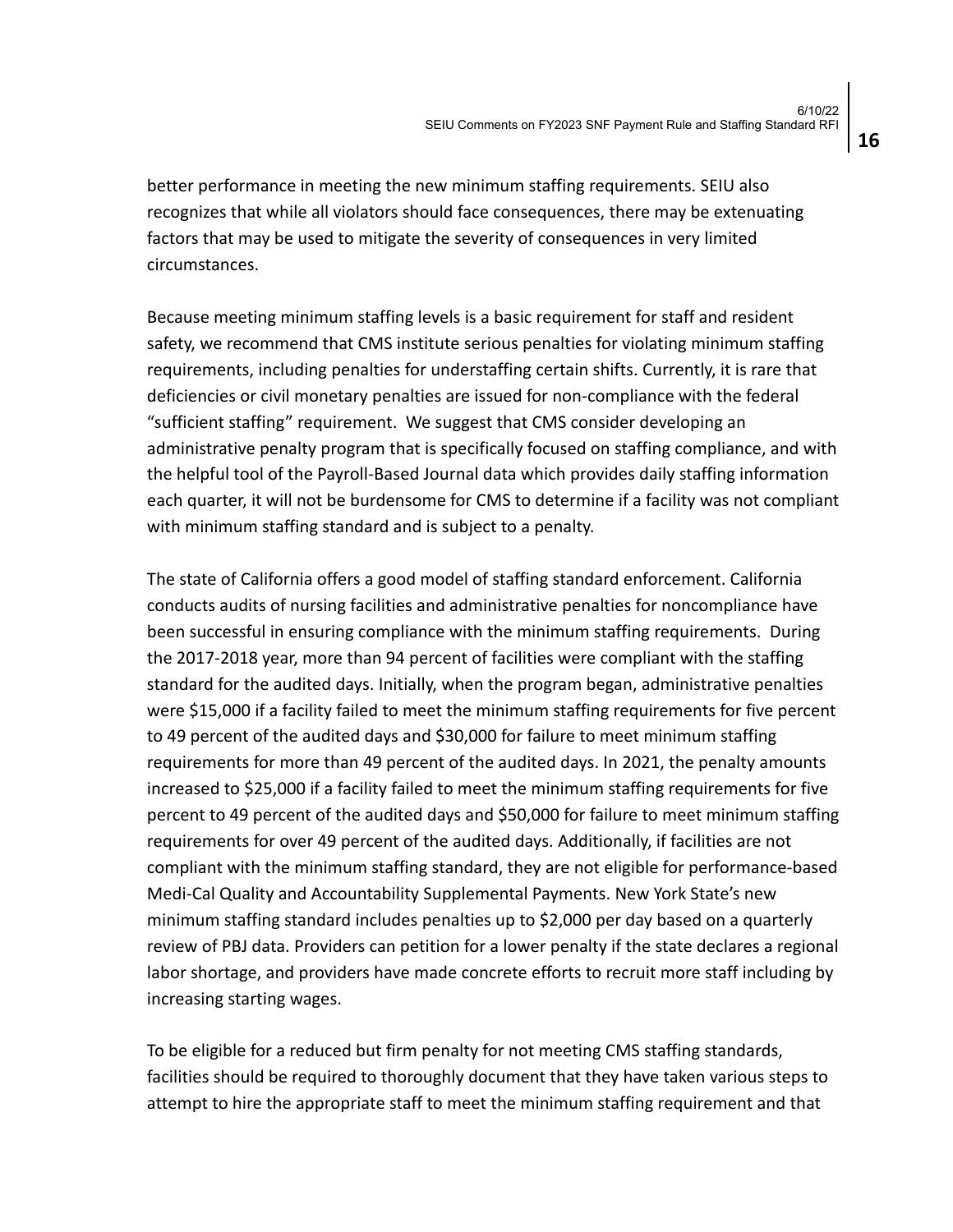the facility does not have a pattern of understaffing or significant quality of care concerns. First, facilities would need to demonstrate their starting wage rates for direct care staff are above the 75th percentile hourly wage for that job classification in their local area and their facility retention rates for employees at their facility are higher than other nursing facilities in their area. They would also need to show that they have properly advertised the vacant positions and made attempts to recruit new employees and provide a recruitment and hiring report for the preceding twelve months detailing the number of interviews conducted, experience of the candidates and salary and benefits offered, and whether the candidate accepted or rejected the position. Information on local CNA training programs as well as data on the workforce would be collected to determine if the facility could reasonably hire enough staff. If there are local hospitals or other types of healthcare facilities in the area that employ CNAs, those hiring wages and turnover rates should be observed in order to evaluate the options that a CNA has in obtaining employment. Additionally, facilities that are special focus facilities, have a CMS five-star overall rating of two stars or less, or have received substantiated complaints of insufficient staffing, neglect or abuse within the past twelve months, or received a deficiency, citation, or civil monetary penalty for insufficient staffing or a harm-level or substandard quality of care issue within the past three years, should not be eligible for the penalty reduction. For facilities that are part of a large chain that has ample resources, penalty reductions should be restricted. Lastly, there should be a limit on the number of penalty reductions a facility can receive during a defined period of time, and the facility should demonstrate it is making positive progress in filling vacant direct care positions in order for a subsequent penalty reduction to be approved.

#### **Ensuring that Nursing Home Payments Go to Care**

In light of the anticipated changes to the Medicare Conditions of Participation, including the national staffing standard, SEIU recommends that CMS create a requirement for a minimum spending ratio in the annual Medicare payment rule, which would require that a minimum percentage of nursing home revenues are spent on direct care costs. A minimum spending ratio would ensure that a significant portion of Medicare dollars paid to nursing homes were directed to resident direct care and support services, including worker wages, as appropriate. The April 2022 NASEM report on improving conditions in nursing homes includes a recommendation for HHS to require nursing homes to spend a minimum percentage of Medicare and Medicaid funds on direct care. NASEM suggests that a minimum spending requirement on direct care could help to reverse the recent trend of more and more spending on acquisition costs related to private equity ownership. Consumer groups, including the Center for Medicare Advocacy and the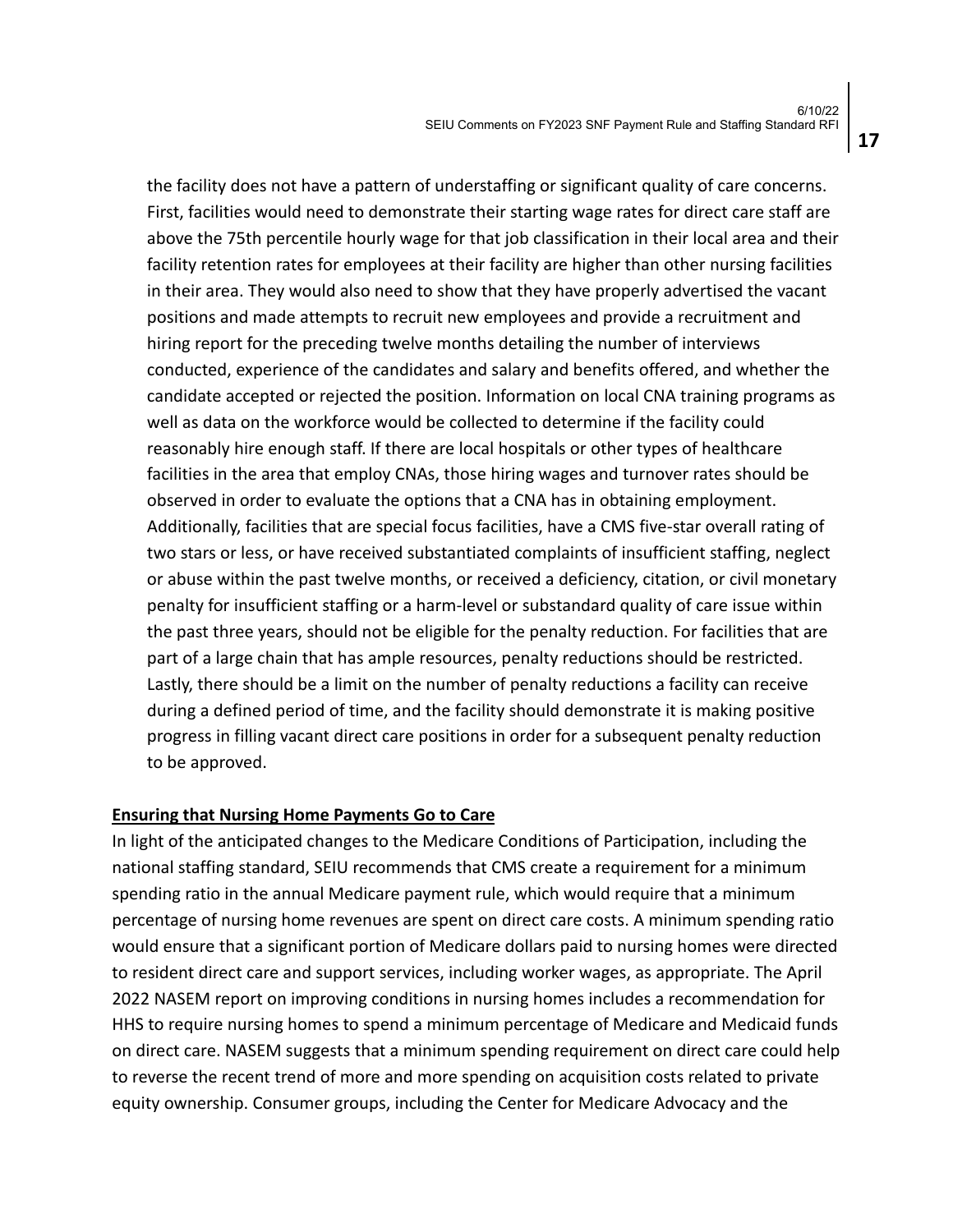Long-Term Care Community Coalition have also advocated for a designated percentage of nursing home expenditures to be spent on direct care in order to free up resources for staffing and other resident care needs.

A minimum spending ratio would be an important tool in preventing nursing home owners and operators from misappropriating funds through related party transactions. Related party transactions essentially allow owners and operators to funnel more money into their own pockets by contracting out services with companies they own or paying rent in a building in which they themselves have an ownership stake. As we discussed in the financing overview above, the use of related party transactions is associated with low staffing and quality levels. According to Kaiser Health News, nearly three quarters of nursing homes engage in related party transactions. Nursing homes that contracted with related parties were found to employ eight percent fewer nursing staff. Requiring nursing homes to spend a minimum percentage of their revenue on direct care costs would reduce the ability of nursing homes owners to increase their own profits by contracting with related parties.

Three states have recently passed a law or established new state regulations requiring a minimum percentage of nursing home revenues to be spent on resident care. Massachusetts established state regulations requiring nursing facilities to have a Direct Care Cost Quotient (DCC-Q) of at least 75 percent beginning October 1, 2020. This DCC-Q standard mandates that 75 percent or more of total ordinary operating revenues be spent on direct care workforce expenses that may include nursing, dietary, restorative therapy and social worker staff expenses. Beginning in October 2022, Massachusetts facilities will receive a downward adjustment in their Medicaid reimbursement rate if the facility was not compliant with the requirement. The New York law was passed in April of 2021 and requires nursing homes to spend at least 70 percent of revenue on direct care costs and at least 40 percent of revenue on resident-facing staffing, which is a component of direct care. The law applies to all revenue that a long-term care facility receives, including payments from Medicare, Medicaid, and private insurers and individuals. The New York law also requires nursing homes to return excess revenue exceeding five percent of expenditures to the state. We recommend for CMS to structure a minimum spending ratio on direct care within the Medicare payment rule in a similar manner where nursing home revenue from all sources is subject to the requirement.

#### **Ensuring Medicaid Rate Adequacy**

As we proposed above in our discussion of financing a staffing standard, we believe that CMS should expand current regulations implementing the Medicaid equal access requirement–which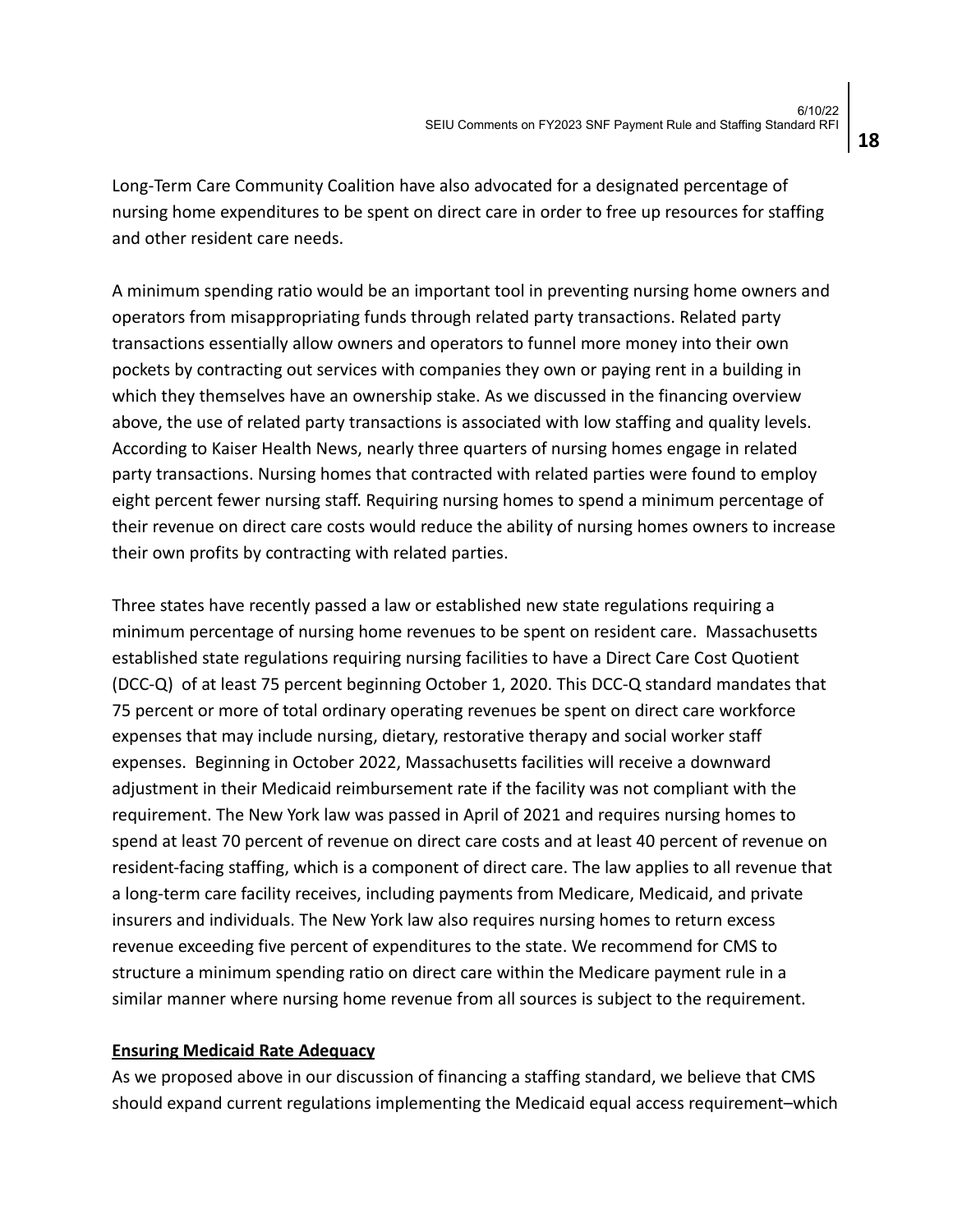currently do not address payment adequacy for any long-term services and supports except home health–to require creation of state level processes to assess the Medicaid rate levels that are necessary to ensure a stable workforce and to comply with a future staffing standard. While this proposal is somewhat beyond the scope of the staffing RFI included in the proposed rule, as we noted in our response to the RFI, we believe that meaningful implementation of a staffing standard requires attention to Medicaid rate adequacy. We also note that CMS has already undertaken an initiative to address Medicaid access issues, starting with an RFI earlier this year to which we responded with a proposal similar to what we suggest here.

As we noted in those comments, given the central role of CNAs and other direct care workers in providing services, maintaining a stable workforce is a crucial part of ensuring access to long term services and supports. We recommend that CMS use its authority under Sections 1902(a)(30)(A), 1903(m)(1)(A)(i), and 1932 of the Social Security Act to set minimum standards for sufficient access to care for Medicaid enrollees utilizing institutional LTSS in nursing homes, under both FFS and managed care. These minimum standards would be developed by state advisory boards on nursing home access and payment rates. We note that some states have recently proposed or actually created advisory boards for nursing homes that are a first step towards the process we propose. Boards would:

- Gather data on nursing home costs and revenue sources, including examining corporate structure and profitably of homes and parent companies.
- Gather information on local economic and labor market factors regarding prevailing wages and benefits for health care workers and develop recommendations on the wage levels needed to attract and retain the number of workers needed to meet optimal staffing levels (as defined in future regulations to implement a staffing standard). This process would include input from worker organizations, as well as examination of collective bargaining agreements that cover nursing homes in the state.
- The board would develop and publish recommendations concerning the rate levels and rate structures that will support staffing levels and sufficient wages, taking into account factors such as payer mix and availability of resources currently not used for care.
- When proposing rate changes for nursing homes, the state would need to document whether and to what extent rate increases align with the board's recommendations and explain any discrepancy between the recommended and actual rates. States would also need to have a process for ensuring that the adopted rates are passed through to workers in the form of increased wages and benefits.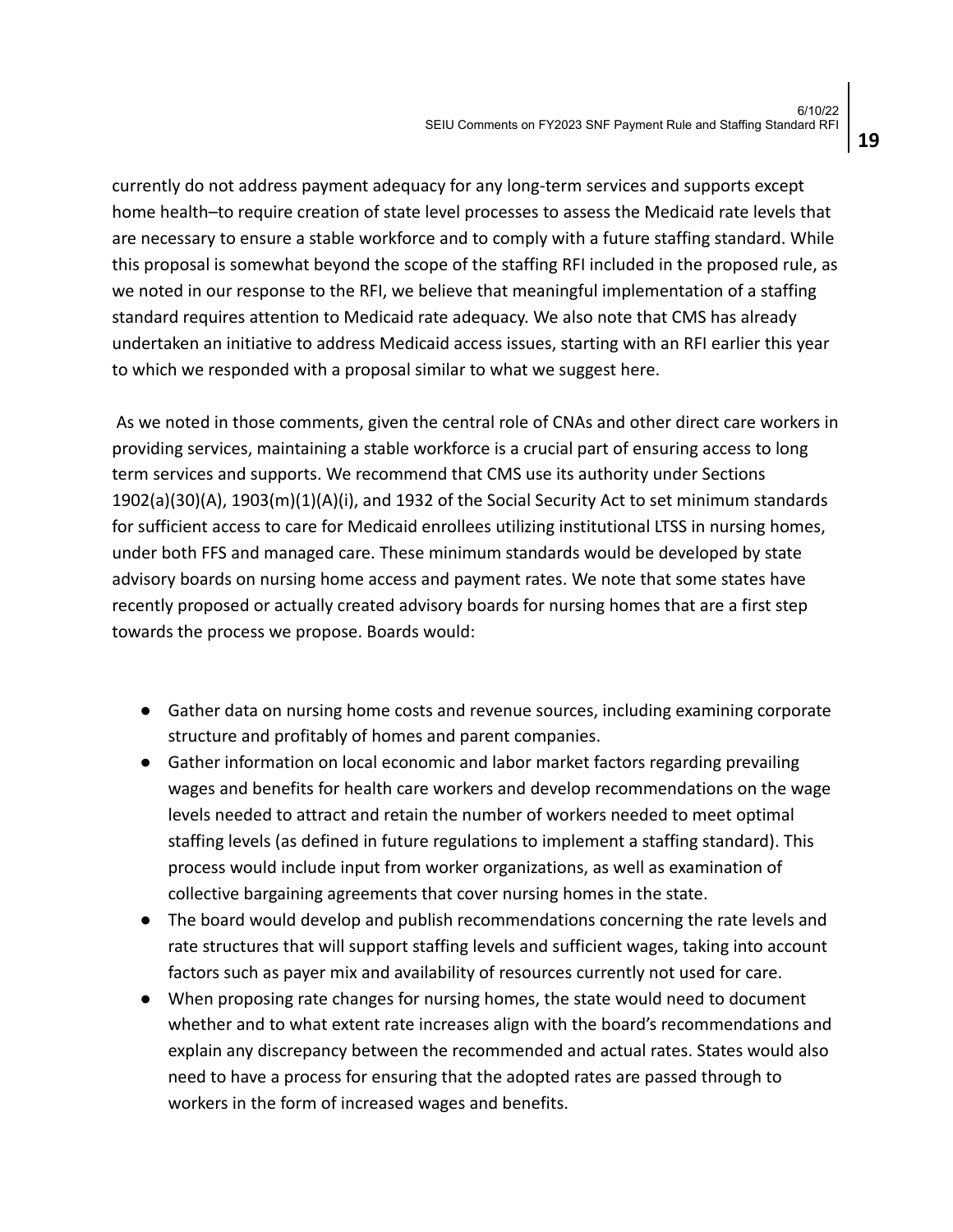#### **Changes to the Quality Reporting Program (QRP)**

The SNF Quality Reporting Program (QRP) is a pay for reporting program that reduces Medicare payments by 2 percent to nursing homes that do not meet the reporting requirements of the program (which include reporting on measures such as falls and changes in mobility). QRP data is used to inform the Five Star Rating System featured on the Medicare Care Compare website. The proposed rule proposes adoption of a new measure looking at the flu vaccination rates among nursing home staff, and it also contains an RFI on whether a measure of health equity should be added to the QRP in future years, and if so, how it should be structured.

### *Inclusion of staff influenza rates in the QRP*

In regard to the proposal to include reporting of staff influenza vaccination rates as part of the SNF QRP, we are supportive. CDC guidelines recommend that long-term care workers receive flu vaccines annually and the CDC provides a toolkit to long-term care facilities with recommendations on how to increase flu vaccine uptake among nursing home workers. This proposed rule takes the next step in requiring that flu vaccination rates among workers are reported to CMS and made available to the public. We also submitted public comments in support of the COVID-19 vaccine mandate for healthcare workers that went into effect earlier this year. SEIU locals played an instrumental role in increasing COVID-19 vaccination rates among nursing home workers through peer and community-led vaccine education initiatives.

## *Future Inclusion of a health equity measure in the QRP*

We are also pleased that CMS is considering inclusion of a health equity measure in the QRP in future years and offer some initial thoughts in response to your request for information. In 2020, under a previous administration, we wrote to CMS about the importance of collecting demographic data on COVID-19 cases. Collecting demographic data allows the government and interested parties to identify and then address disparities. Previously, we have recommended that CMS require reporting on key health outcomes on the basis of race, ethnicity, sex, age, disability, primary language, sexual orientation, gender identity, socio-economic status, and urban or rural locale. In addition to reporting demographic information on health outcomes, we agree with the addition of a measure of resident health equity to the SNF QRP. We believe CMS should take into account the following considerations when designing such a measure:

**● Healthcare workforce equity should be considered when measuring health equity.**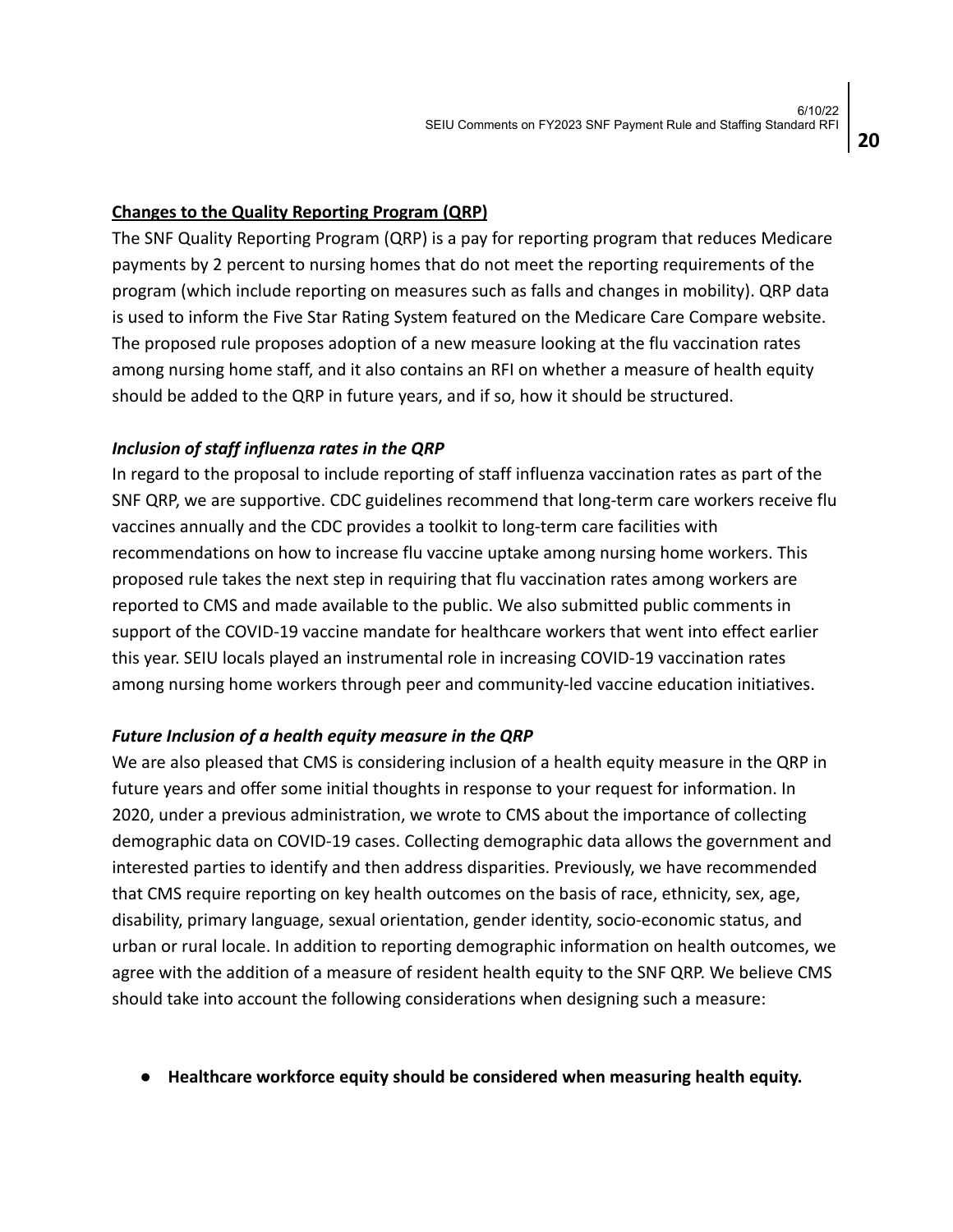In addition to a measure of health equity that measures resident outcomes, SEIU also recommends the addition of a measure that considers workforce equity to the SNF QRP. The nursing home workforce is composed of large numbers of groups of people whose labor is commonly undervalued. As stated above, the vast majority of direct care workers are women, and a sizable number are people of color. Black women direct care workers earn 70 cents per hour less than their white male counterparts and are more likely to live in poverty. An equitable nursing home workforce is one in which direct care workers are compensated appropriately for their labor and treated with respect by their employers.

We believe that promoting healthcare workforce equity can have a positive impact on resident health outcomes. For example, workers who are underpaid may be more likely to work in more than one nursing home in an effort to make ends meet. During the pandemic, an analysis of anonymous cell phone data showed that this trend was linked to increased rates of COVID-19 transmission. By paying workers a living wage, employers can reduce the need for workers to work in multiple nursing homes. A recent study found that increasing nursing assistant wages by ten percent may have been able to prevent between 14,600 and 15,300 resident deaths in one year. Workforce improvements, including higher wages, are integral to improving resident health outcomes and reducing healthcare disparities.

Health equity also includes ensuring that healthcare workers have access to high quality affordable healthcare benefits through their employer. Some 34 percent of nursing home workers rely on Medicaid, indicating that employers are relying on public assistance programs to provide their employees with healthcare rather than providing it themselves. A workforce health equity measure should consider whether employers provide adequate health benefits to their employees or leave their employees to depend on social safety net programs for healthcare.

When measuring workforce equity, CMS should not simply compare wages in one SNF to wages in other SNF because occupational segregation has contributed to wage suppression throughout the nursing home landscape. Instead, CMS should define a gold standard of what makes a high-quality job for nursing assistants working in nursing homes. Nursing home workers, particularly women of color, should be engaged in defining this new standard as they have firsthand knowledge of the factors that improve the quality of their own jobs. Examples of workforce equity metrics include measuring a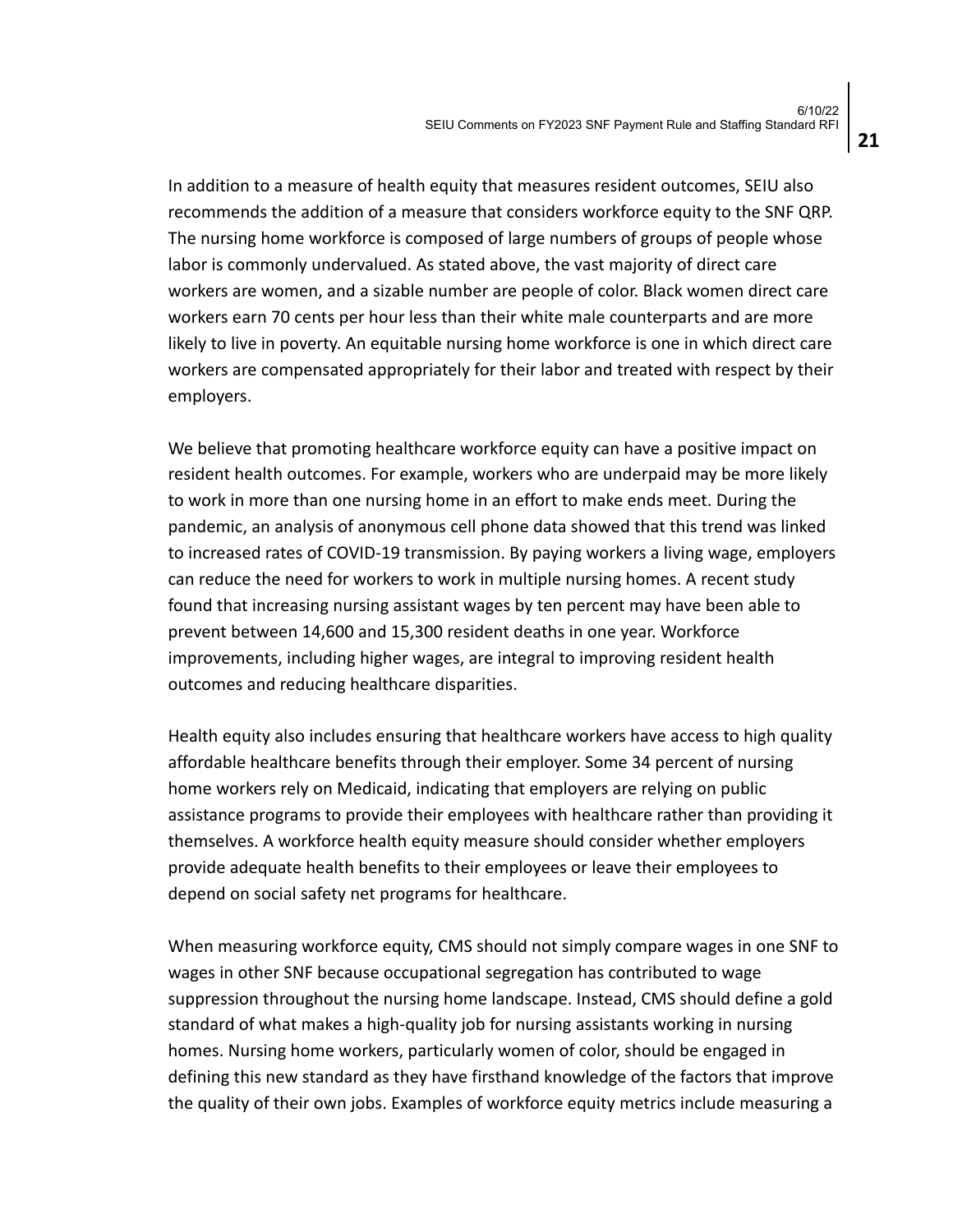facility's wages against a geographical cost-of-living factor or against wages in other industries with comparable entry-level educational requirements, staff turnover rates, existence of defined career ladders, and worker-reported data on labor rights violations.

### **Value Based Purchasing Program (VBP)**

The VBP currently provides SNFs with incentive payments based on a single measure of hospital readmissions. The incentive payments are sourced from a withholding of 2 percent of Medicare per diem payments to SNFs. Of the amount withheld, 60 percent is returned to SNFs in the form of incentive payments under the VBP and the remaining 40 percent is retained for VBP program operations. The Consolidated Appropriations Act of 2021 authorized CMS to add up to nine additional measures to the program, and the proposed rule would add three new measures to the program: healthcare associated infections requiring hospitalization, staffing levels, and successful discharges to the community. The proposed rule also contains an RFI on potential addition of a measure of staff turnover to the VBP.

Before addressing the proposed change to include a staffing measure in the VPB and responding to the RFI on a potential turnover metric, we first address the current form of the program. In particular, we believe that in order to increase the incentive power of the VBP, CMS should consider making changes to the program that will increase the incentive value of payments issued to SNFs. According to a June 2021 MedPAC report, the VBP program has fundamental design flaws that prevent it from being effective. First, the incentive payments are too low to motivate nursing homes to make substantial changes. MedPAC recommends either increasing the percentage of Medicare payments withheld or redistributing the entire amount of program withholdings to nursing homes in the form of incentive payments. MedPAC also recommends adding a risk adjustment factor to the hospital readmissions measure so that it does not unfairly disadvantage nursing homes that serve underserved populations. SEIU agrees that incentive payment amounts should be increased, and a risk factor adjustment should be added to the hospital readmissions measure so as to not punish homes whose hospital readmission rates may be influenced by factors outside of their control

#### *Addition of New Metrics to the VBP*

SEIU supports the addition of staffing level, healthcare associated infection, and community discharge measures to the VBP. We recommend that a VBP staffing level metric separates out different classifications of direct care staff so that CNA, LPN, and RN staffing levels are evaluated independently. We also recommend that the staffing metric apply less weight to agency staff time, in order to disincentivize over-use of these agencies. Adding the number of healthcare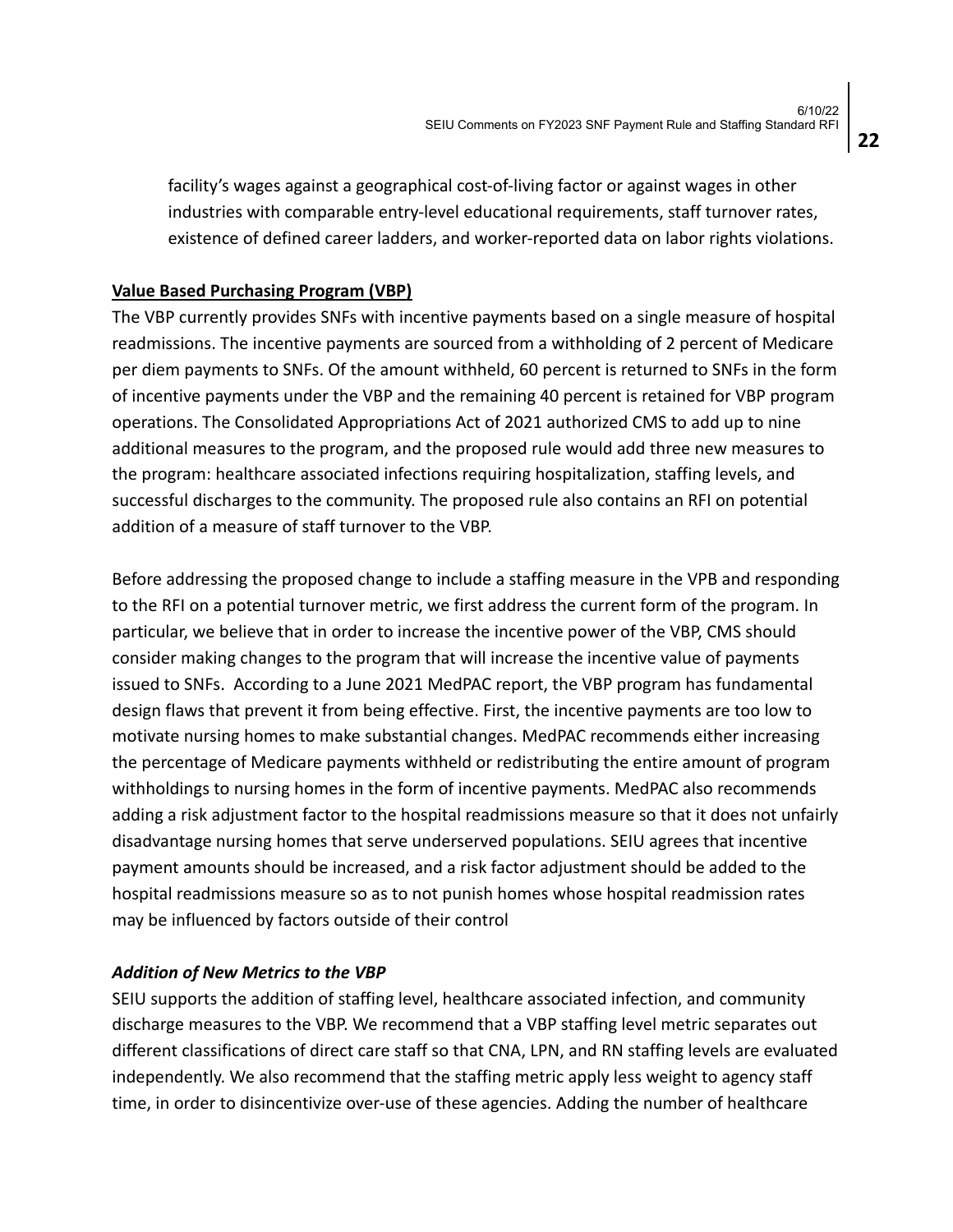associated infections requiring hospitalization is useful in promoting a safe work environment for our members. The addition of a measure of community discharges also supports our belief that individuals should be able to live in their own homes and communities whenever possible. SEIU represents more than 500,000 home care workers and supports measures that facilitate the ability of people to remain in the community, while at the same time ensuring that people who do need an institutional level of care receive quality services.

### *Potential Future Addition of a Staff Turnover Metric*

SEIU generally supports the addition of a measure of staff turnover to the SNF VBP. We applaud CMS for recently beginning to report staff turnover rates on Care Compare based on Payroll-Based Journal data. However, to best capture the ability of nursing homes to retain staff, this measure should focus more on retention than turnover. A staff turnover rate measures the percentage of employees who left (voluntarily or involuntarily) during the measurement period, whereas a staff retention rate measures the percentage of employees who have worked in the nursing facility at the beginning and end of the measurement period. Staff retention has been linked to better quality outcomes for nursing home residents since staff who have been working for a longer period of time at a nursing facility are more familiar with the residents and can easily assess when changes in health status or behavior occur or anticipate the care needs of the residents, resulting in improved quality of care, and residents are generally more comfortable with staff members they know which results in better quality of life. Additionally, staff that have been employed longer at the facility are more familiar with the policies and procedures within the facility compared to newer or temporary staff.

The state of California uses a staff retention measure in the CMS approved Medi-Cal Skilled Nursing Facility Quality and Accountability Supplemental Payment System. The staff retention measure is calculated with a numerator of "Number of Continuously Employed Direct Nursing Staff During the Report Period" and denominator of "Number of Direct Nursing Staff at the Beginning of the Report Period," with a higher retention rate scoring more points. A staff retention measure can be easily calculated using the existing CMS Payroll-Based Journal data, to determine whether an employee has been employed for the duration of the measurement period. It may be useful to have an overall direct care staff retention measure and staff retention measures by nursing job categories, especially for certified nursing assistants that provide the most direct care for residents in the SNF VBP. In the future it will be helpful to have an overall staff retention measure since support staff, management, and other non-nursing staff have vital roles in the resident experience and workforce stability should be encouraged.